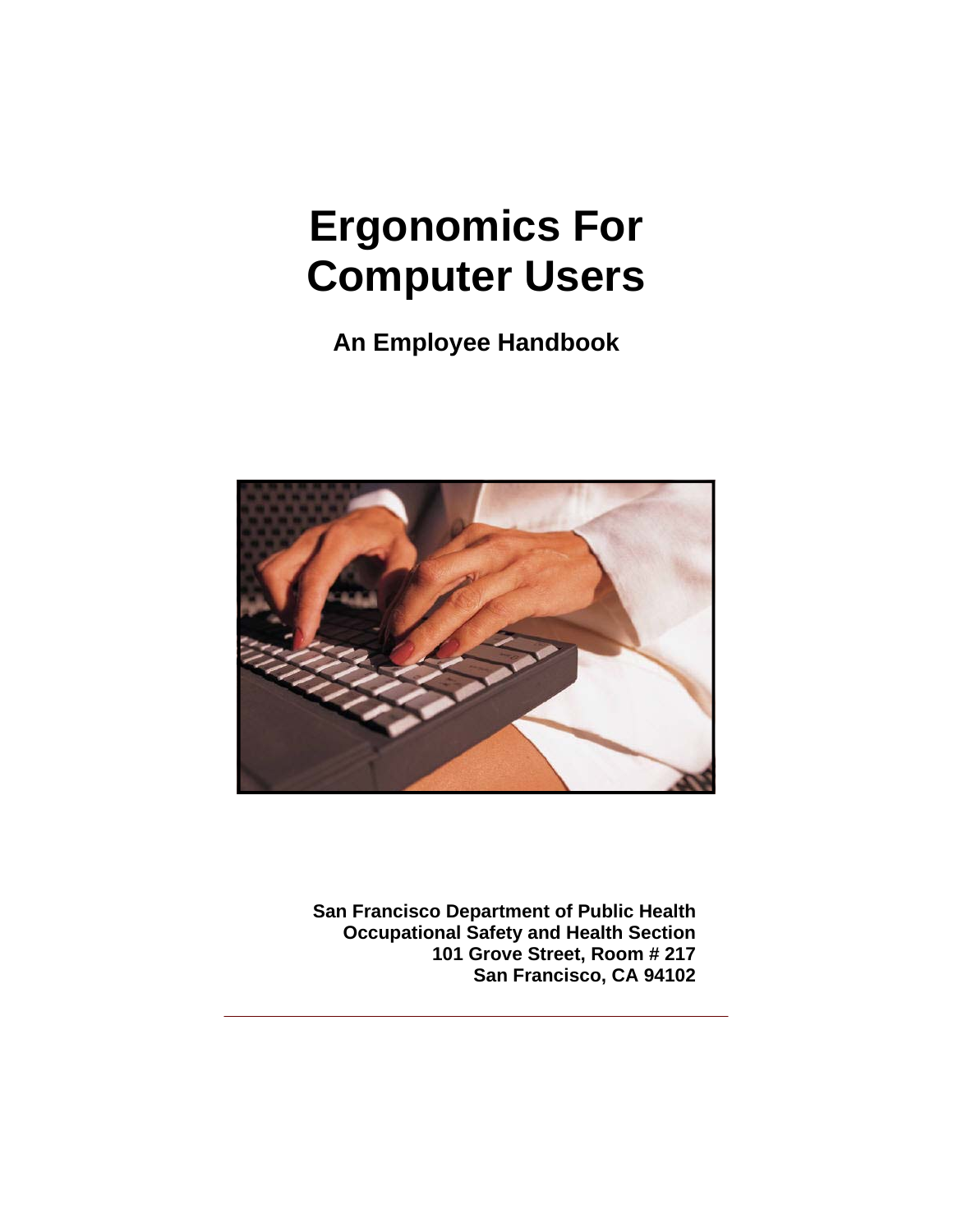**Employee Handbook** 

**My Name** 

l

**Department** 

**Location and Phone** 

**The Ergonomic Coordinator For My Department is:** 

**Phone #** 

**Report signs or Symptoms of CTD's Immediately to:** 

**Supervisor's Name and Phone Number**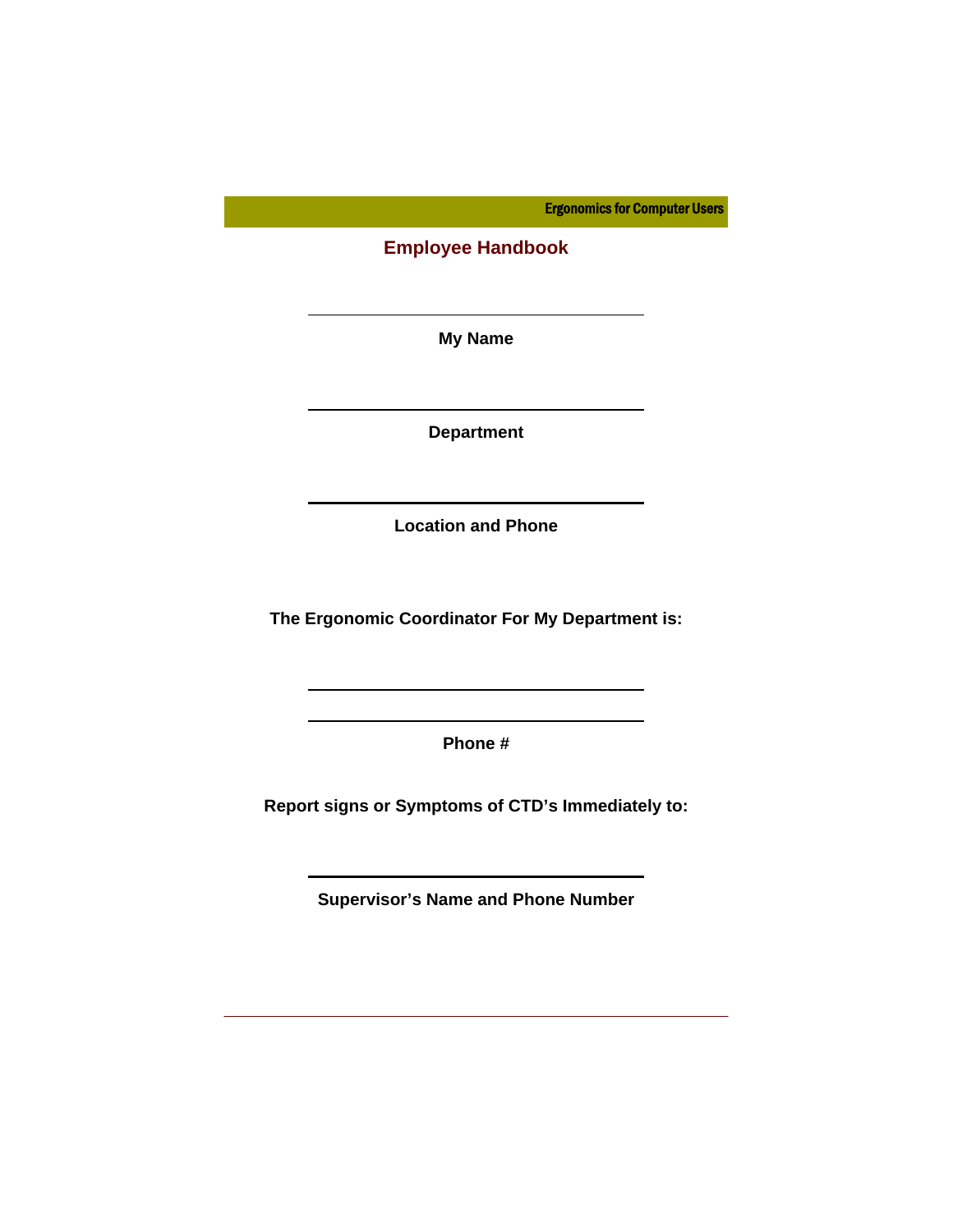## **Table of Contents**

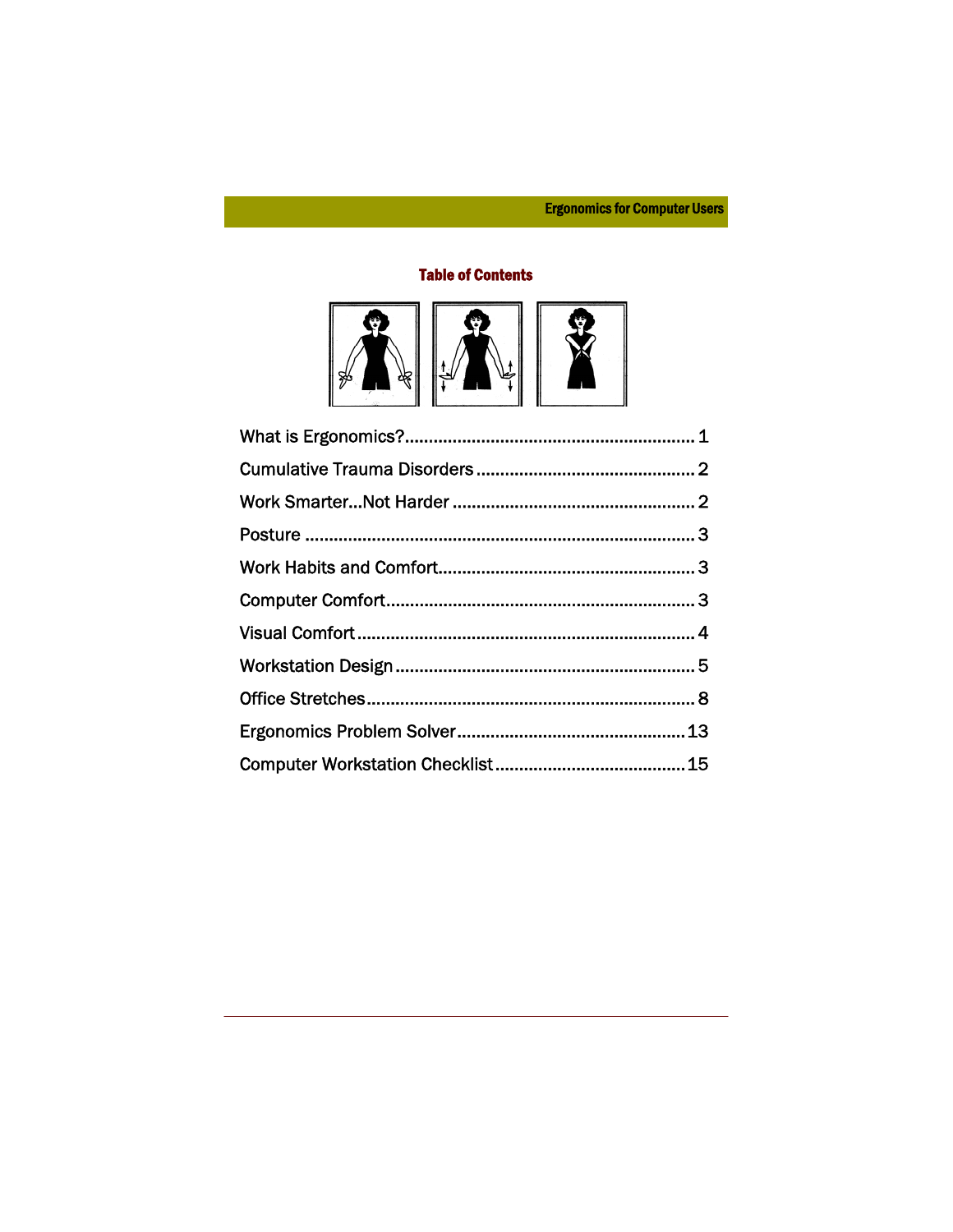## What is Ergonomics? Why is it Important?

**Ergonomics is the science of looking at the different ways employees work and then adjusting their tasks, tools, and environment so they can work comfortably** 

**and productively. The emphasis is on making the work environment fit the worker rather than making the worker adapt to the work environment.** 

**Ergonomics in the office environment has become** 



**more important as the use of computers has increased. Many of the varied office tasks that workers used to perform can now be accomplished on the computer, which has improved efficiency; but has created jobs that are more sedentary and repetitious. Some employees report increased feelings of physical and mental stress associated with computer use.** 

**This handbook focuses on how to adjust your furniture and equipment, organize your work area and incorporate exercises into your work day to improve comfort and reduce the chance of becoming injured. Making these changes can make all the difference in how you feel at the end of the day.**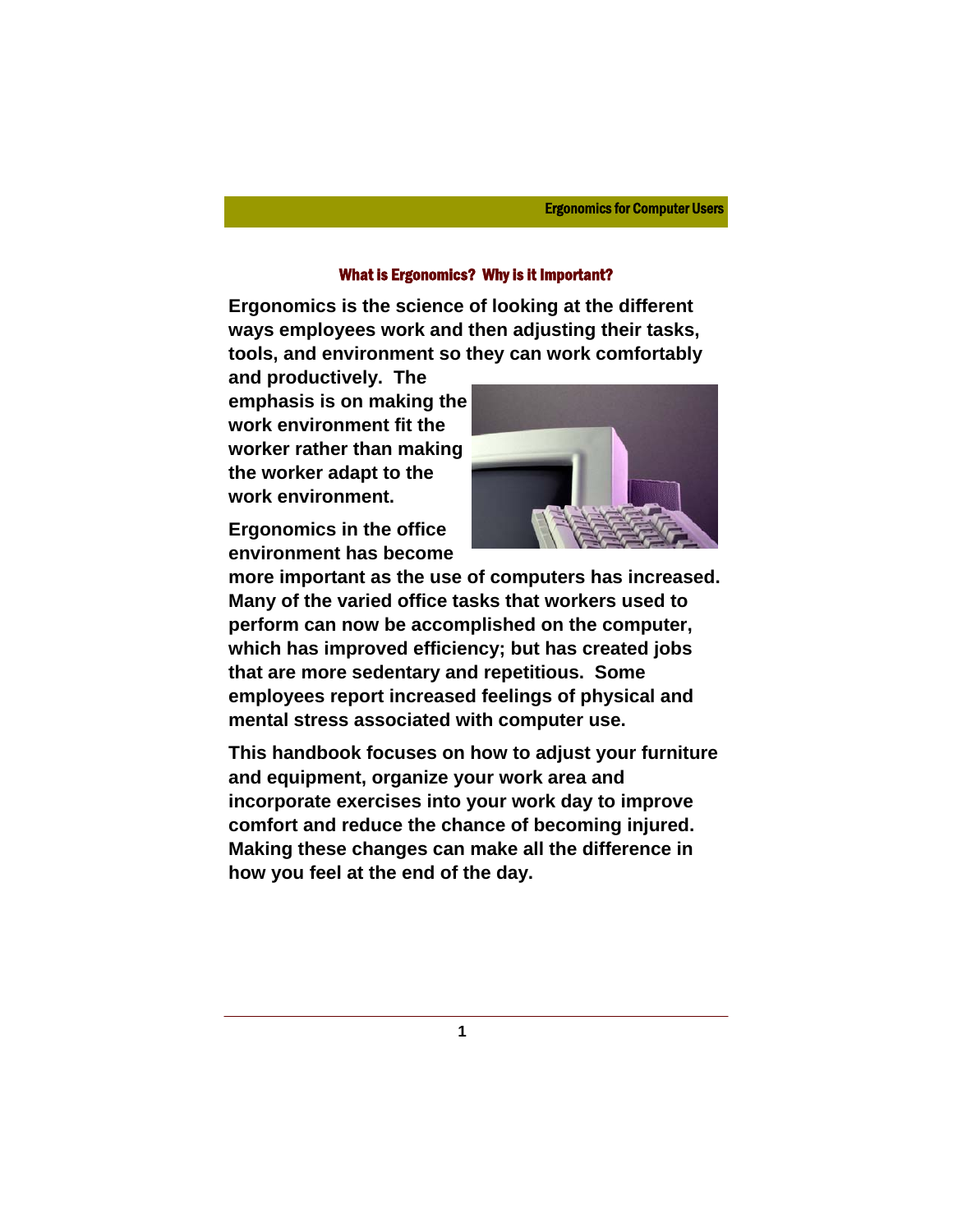#### Cumulative Trauma Disorders

**Cumulative Trauma Disorders (CTD's) are a group of illnesses that can affect frequent computer users. CTD's are caused by the wear and tear of tendons, muscles, and sensitive nerve tissues caused by continuous use over an extended period of time. Two common CTD's are tendonitis and Carpal Tunnel Syndrome. Because CTD's occur over a long period of time; they often go undetected and untreated. Symptoms can take months or years to appear. Early symptoms can include pain, stiffness, tingling and numbness in the fingers, wrists, and arms.** 

**Early medical intervention is extremely important. If you experience any of these symptoms, report them to your supervisor immediately.** 

## Work Smarter...Not Harder

**Working smarter, not harder, is the key to preventing CTD's. This means looking for ways to** 

**adjust your job to fit you, instead of you conforming to the job. Body Awareness, workstation design, alternating tasks, and taking frequent, short, stretch breaks can all** 



**help eliminate the risk of injury**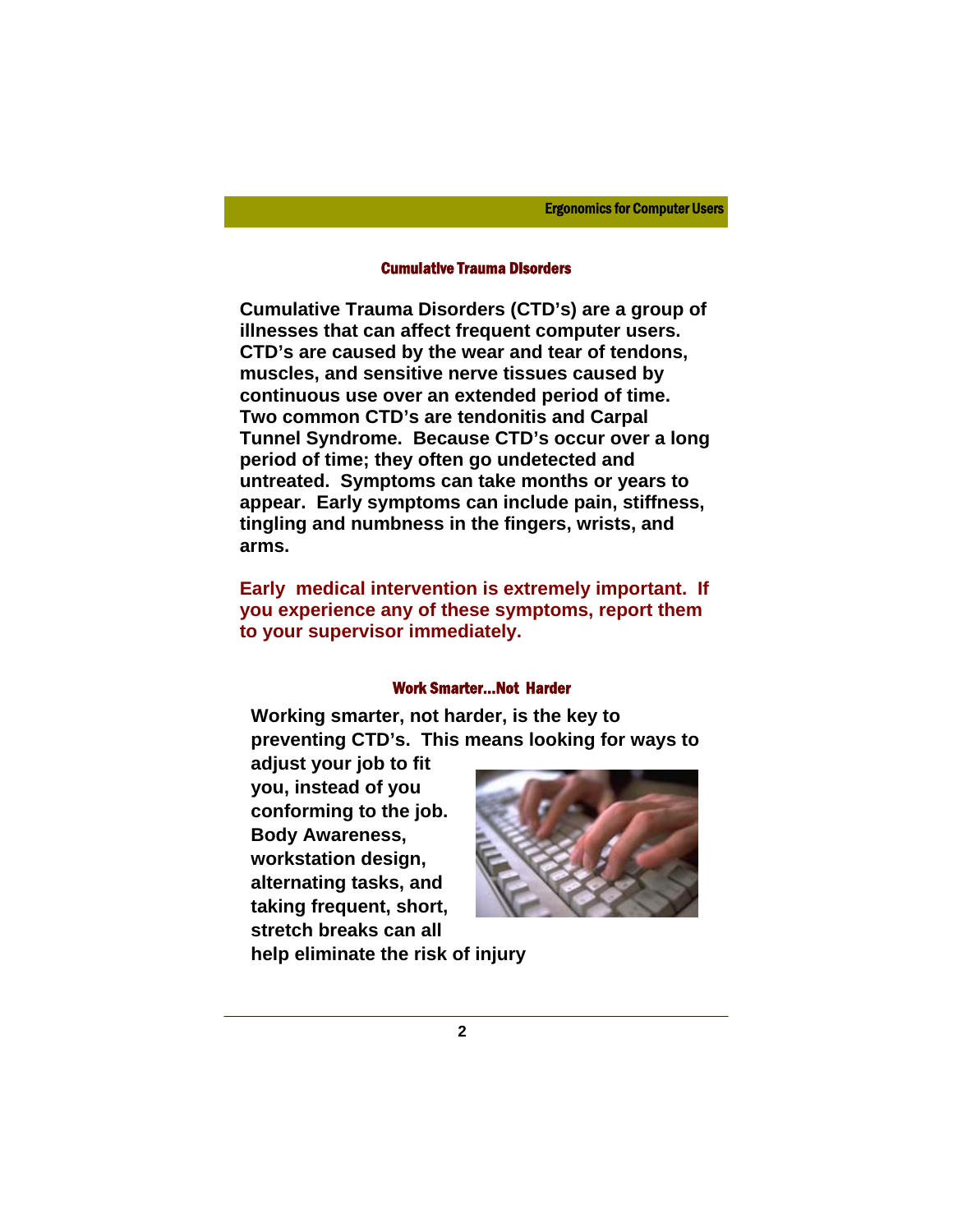## Posture

**Using poor postures is one of the main contributors to discomfort and injuries associated with office and computer work. Poor posture puts unnecessary stress on the back, neck, shoulders, wrists, and legs. Sitting for prolonged period of time using poor postures may cause fatigue, discomfort, and pain. Becoming more aware of our postures while we work is a key step to preventing injuries. Consider your posture at your computer:**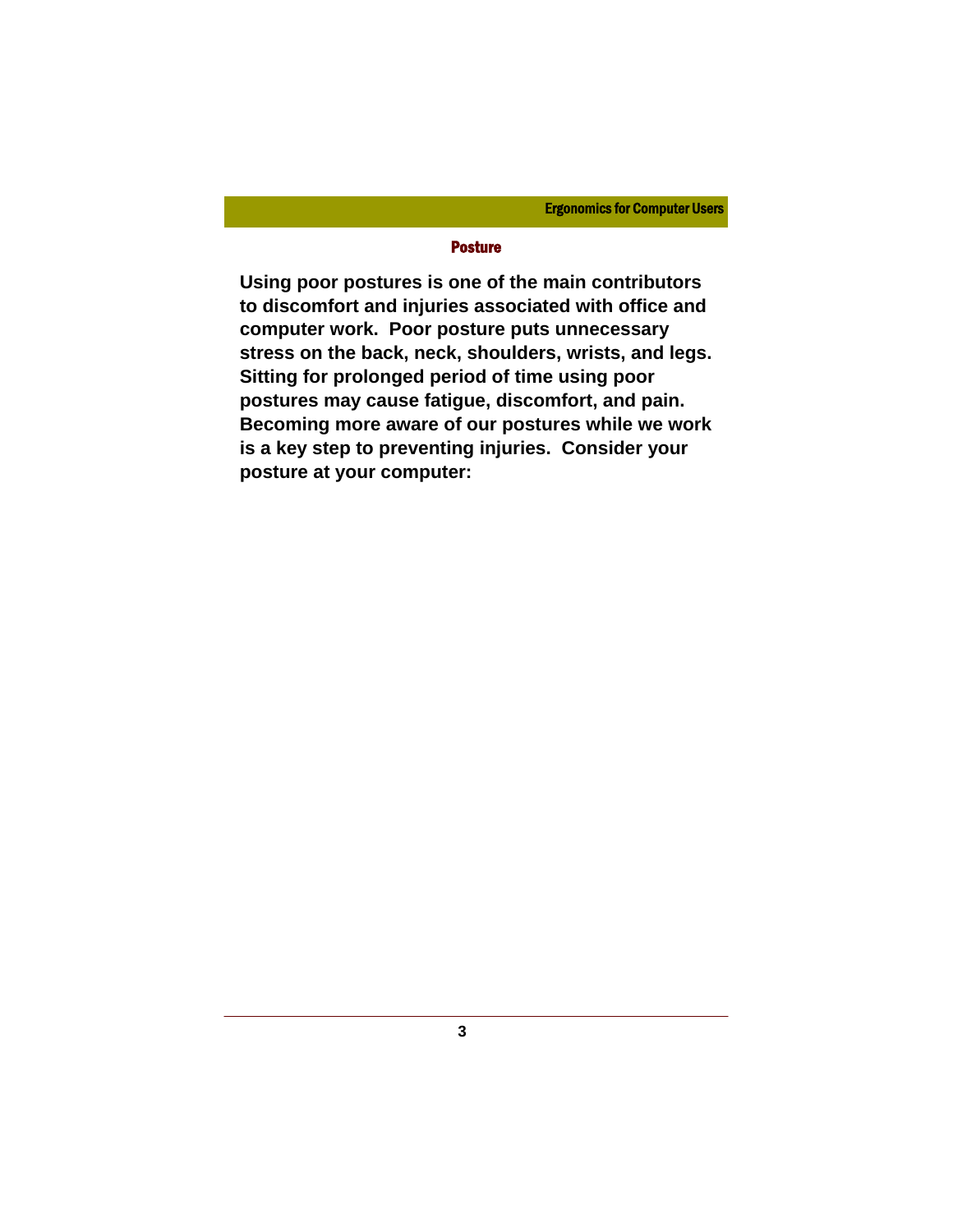## Elements of Poor Posture

- ♦ Head and neck is bent forward or back
- ♦ Shoulders are hunched or raised
- ♦ Lower back is inadequately supported
- ♦ Wrists are bent out of the naturally straight position
- ♦ Arms are extended in front of or away from the sides of your body
- ♦ Thighs and knees are not parallel to floor
- ◆ Feet are not flat on the floor or on a footrest
- ♦ Arms are raised above shoulder level.

## Elements of Neutral (Good) Posture

Good Postures Put the Least Amount of Stress on the Body

- ♦ When seated, both feet are flat on the floor or on a footrest; thighs are parallel to the floor
- ♦ Your back is supported in the lumbar curve
- ♦ Your head is upright and looking straight ahead
- ♦ Your arms hang naturally at your side with elbows bent approximately a 90 degree angle
- ♦ Wrist and forearm are straight when using a keyboard or mouse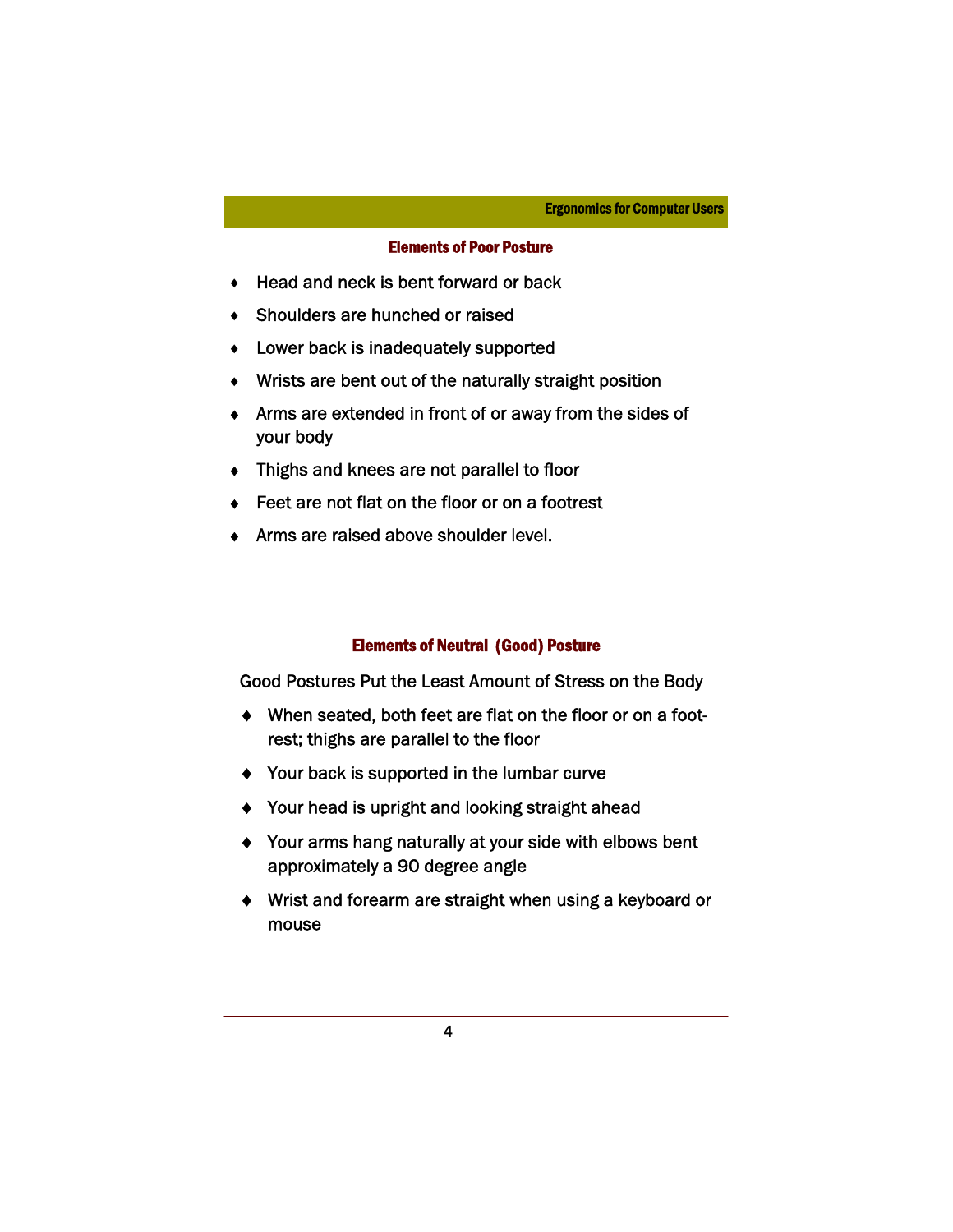#### Work Habits and Comfort

It is important to work in a neutral posture. This does not mean holding still or remaining perfectly straight while working. This simply means that you need to be aware of how you work. You must avoid excessive reaching and sustained awkward postures. It is important to vary work tasks throughout the day. When you are feeling tired or have lost the ability to concentrate, take a break or switch to another task. This will refresh your mind and allow your body time to recuperate

#### Computer Comfort

When using a computer, remember to take frequent, short breaks. Get up and move around every 30 minutes or so. Keep the keyboard and mouse close to your body. Practice using a light touch when using your keyboard. Repetition can also contribute to injury. Become aware of the repetitive motions you use while on the job and during your time off duty. Find ways to change these tasks to reduce the stress on your hands, wrists, and upper body. For example, use shortcut keys on your keyboard. This will reduce the number of times you hit the keyboard keys and mouse buttons while allowing the same amount of productivity. Use an electric stapler if you find yourself with many documents to staple.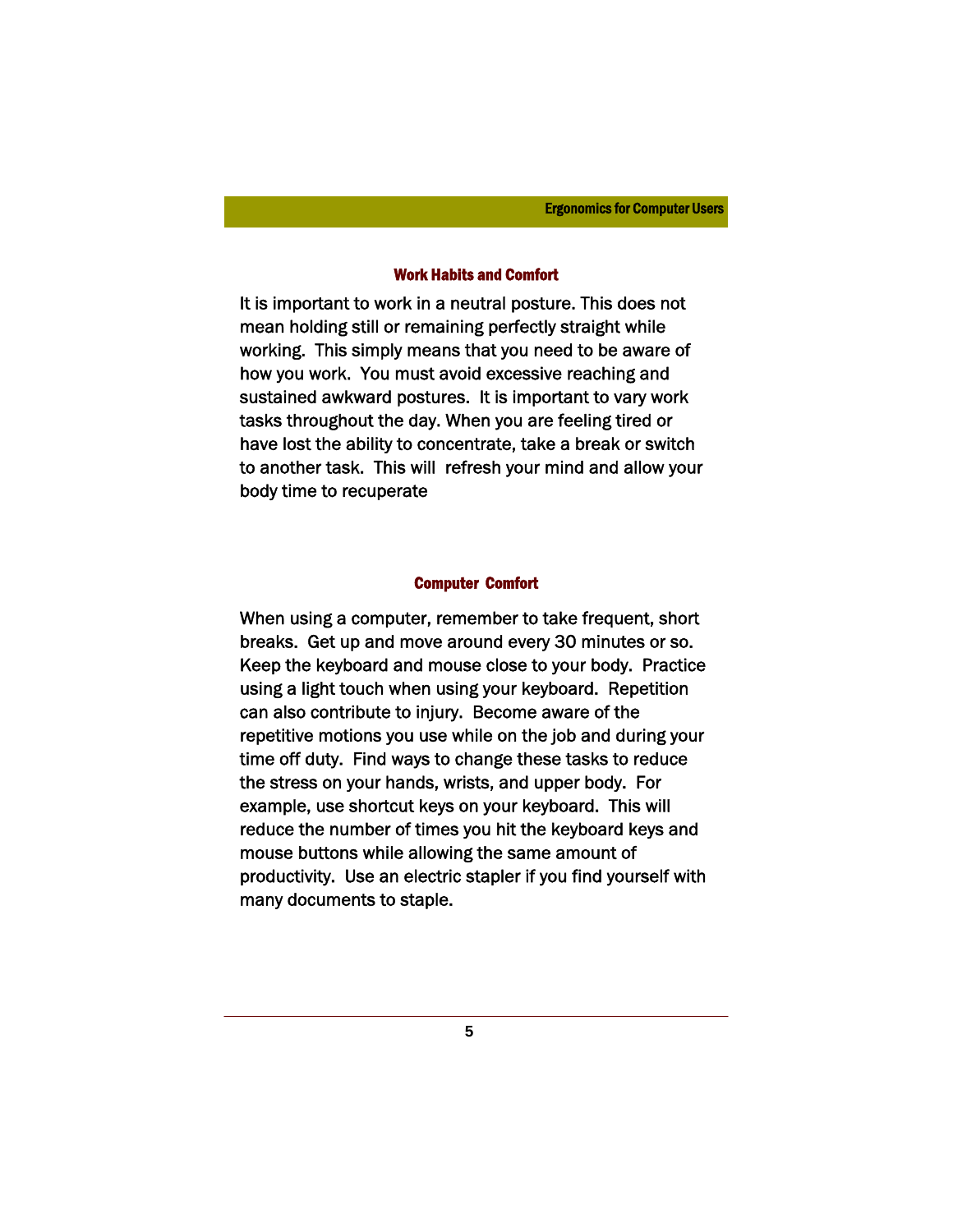## Visual Comfort

Visual fatigue while working on a computer is common. Symptoms of tired eyes include blurred vision, difficulty focusing, dryness or soreness. Factors contributing to visual discomfort are lighting, glare, and monitor viewing distance.



Visual Comfort is an

Ideas to Reduce Visual Discomfort:

- ♦ Reduce glare by positioning the computer perpendicular to light sources.
- ♦ Use adjustable blinds on windows in your workspace.
- ♦ Tilt monitor away from overhead light sources.
- ♦ Use a task light if overhead lighting is insufficient.
- ♦ Direct task light onto the copy, not the computer.
- ♦ Use a monitor visor or glare screen.
- ♦ Adjust monitor color and contrast settings.
- Adjust the monitor to your appropriate viewing distance.
- Clean the view screen.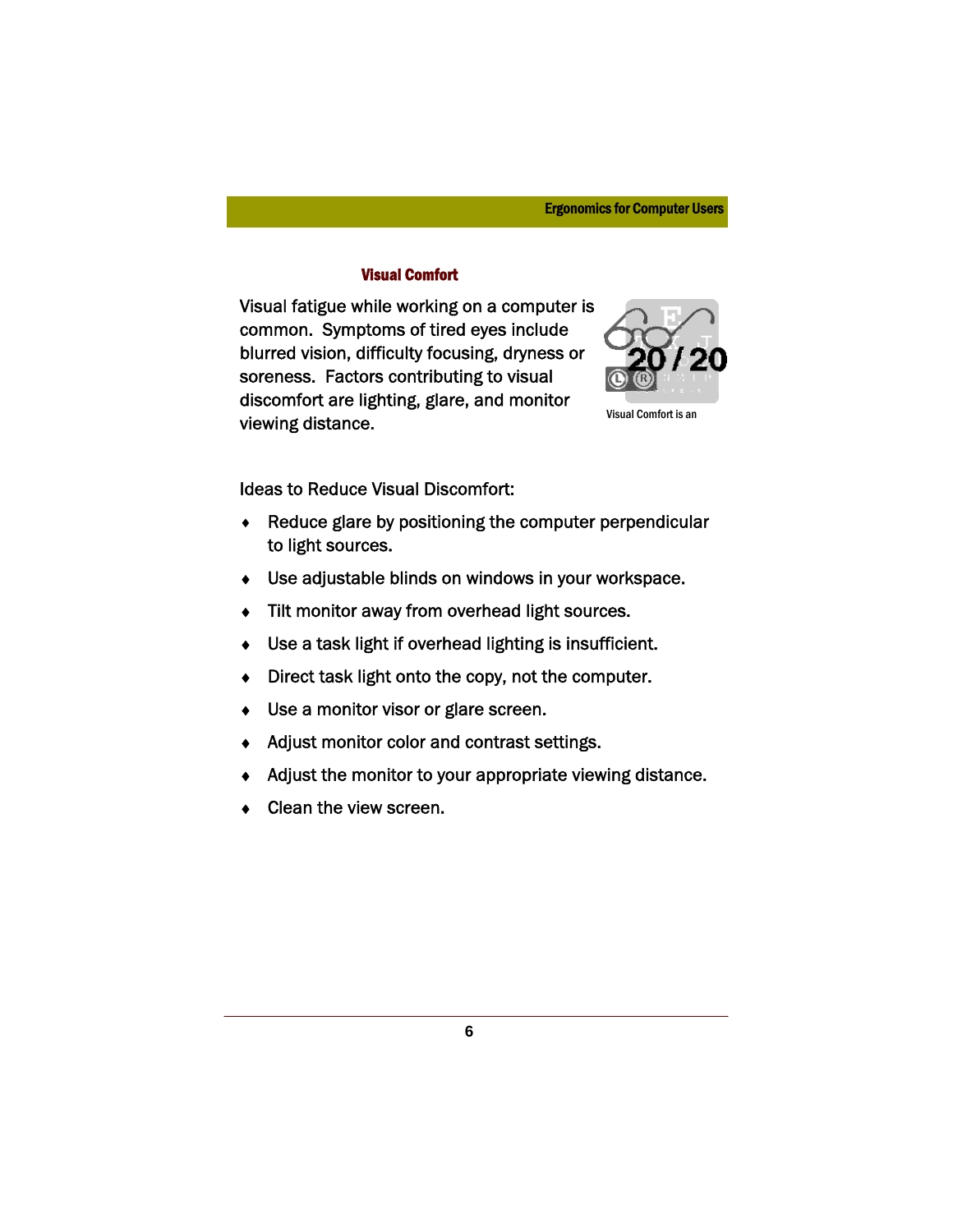## Visual Comfort

You will feel more comfortable if you can avoid long periods staring at the computer screen. Take frequent, short breaks. Practice the eye exercises on page of this publication. Take a few moments to relax and close your eyes. See your doctor on a regular basis for eye examinations. If you already wear glasses or contact lenses, ask your optometrist about computer glasses.

## Workstation Design

One of the keys to preventing injury while at work is to keep your body in a neutral position while doing different tasks. It may be necessary to adjust your workstation to fit your body and the tasks that you regularly perform. Examine and evaluate your current workstation setup. Does it work for you?

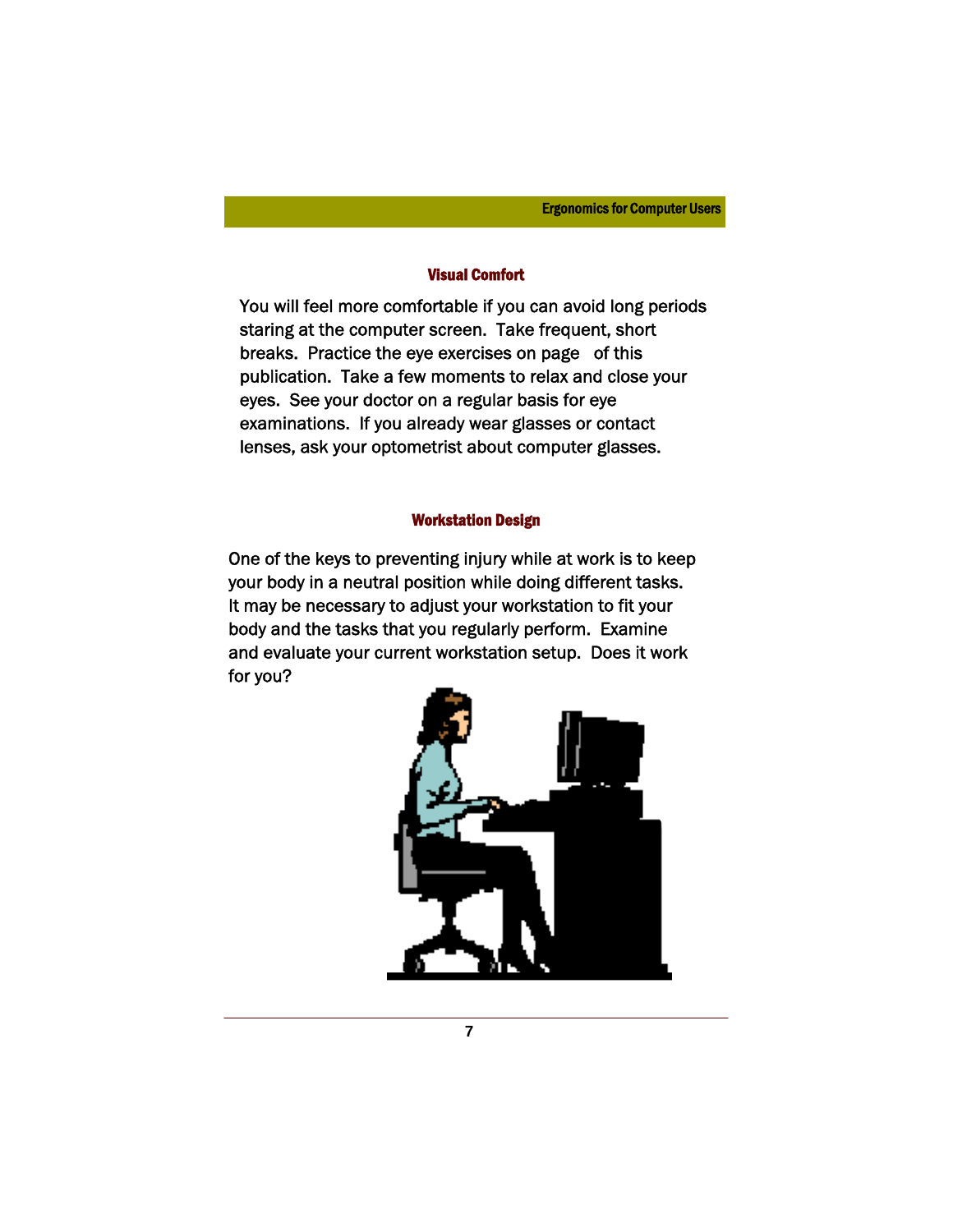

Your chair should be easily adjustable. Set the seat pan so that your feet are flat on the floor or footrest and that your thighs are parallel to the floor. The end of the seat pan should not press into the back of your knees. Adjust the angle and height of the chair back so that your lower back is supported. Use a rolled up towel or a pillow to provide additional support if needed.

**Work Surfaces** 

The work surface (desk, table, or keyboard platform) should be adjusted high enough to allow your legs to fit comfortably underneath and should be about the same height as your elbows. If the table is too



high and cannot be adjusted, raise your chair and use a footrest. If your work area is cluttered, relocate or remove unnecessary items. Arrange the most frequently used items within easy reach to minimize excessive reaching and awkward postures.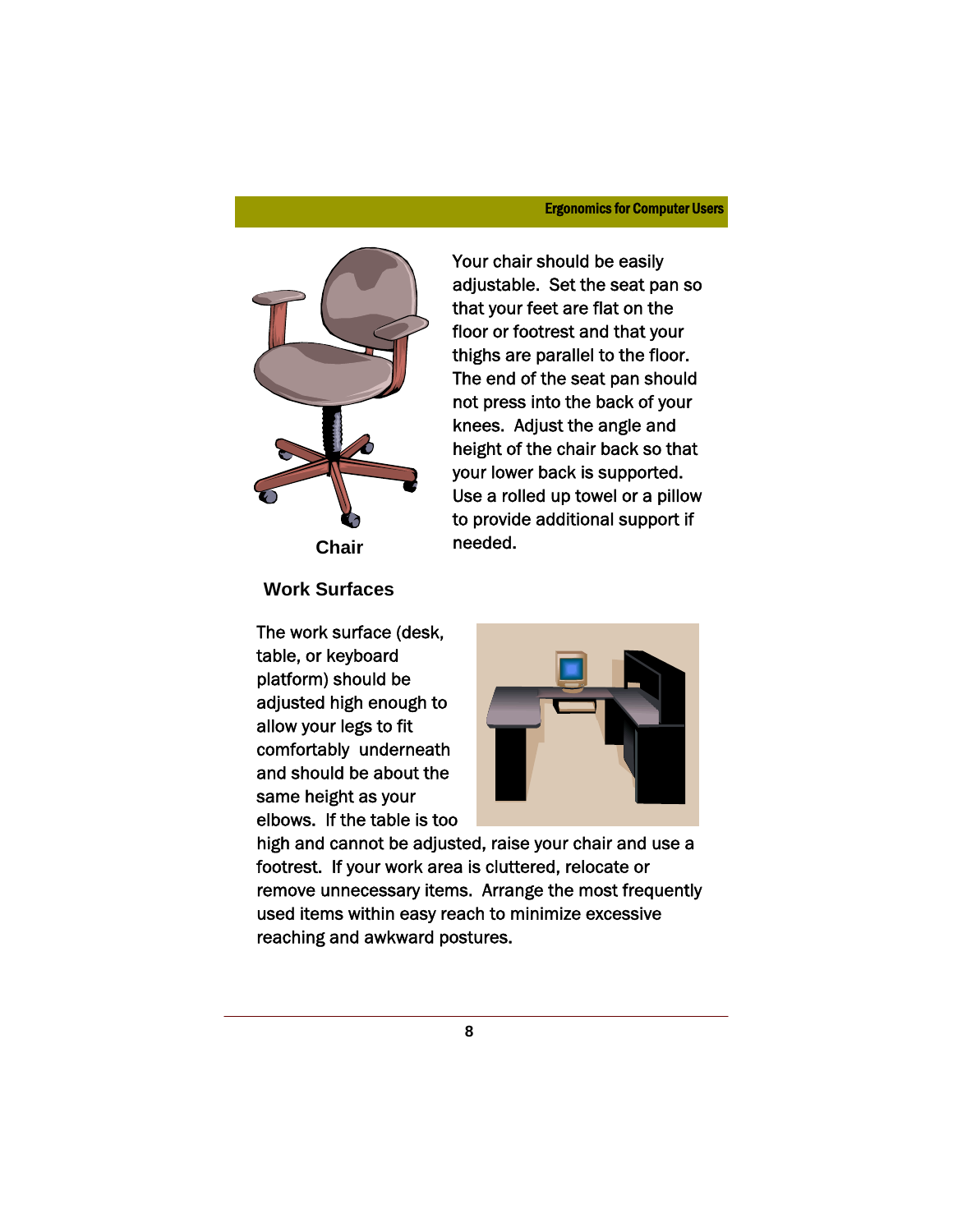#### **Monitors**



Place the monitor directly in front of you to avoid having to bend or twist your neck. The monitor position should allow your head to be balanced comfortably over your shoulders. Adjust the monitor height so that the top of the screen is at or below eye level. In general, the monitor screen should be either parallel to your face or have a slight upward tilt. The monitor distance should be about 16 to 30 inches from your eyes.

#### Keyboards and the Mouse

While using a keyboard or mouse, keep wrists straight and work with your elbows relaxed at your side. Use a wrist rest to support your hands during a typing pause or break. Move wrists freely...do not plant them on the wrist rest or the edge of



your desk or work surface. Planting your wrists in one location creates pressure that could contribute to a CTD.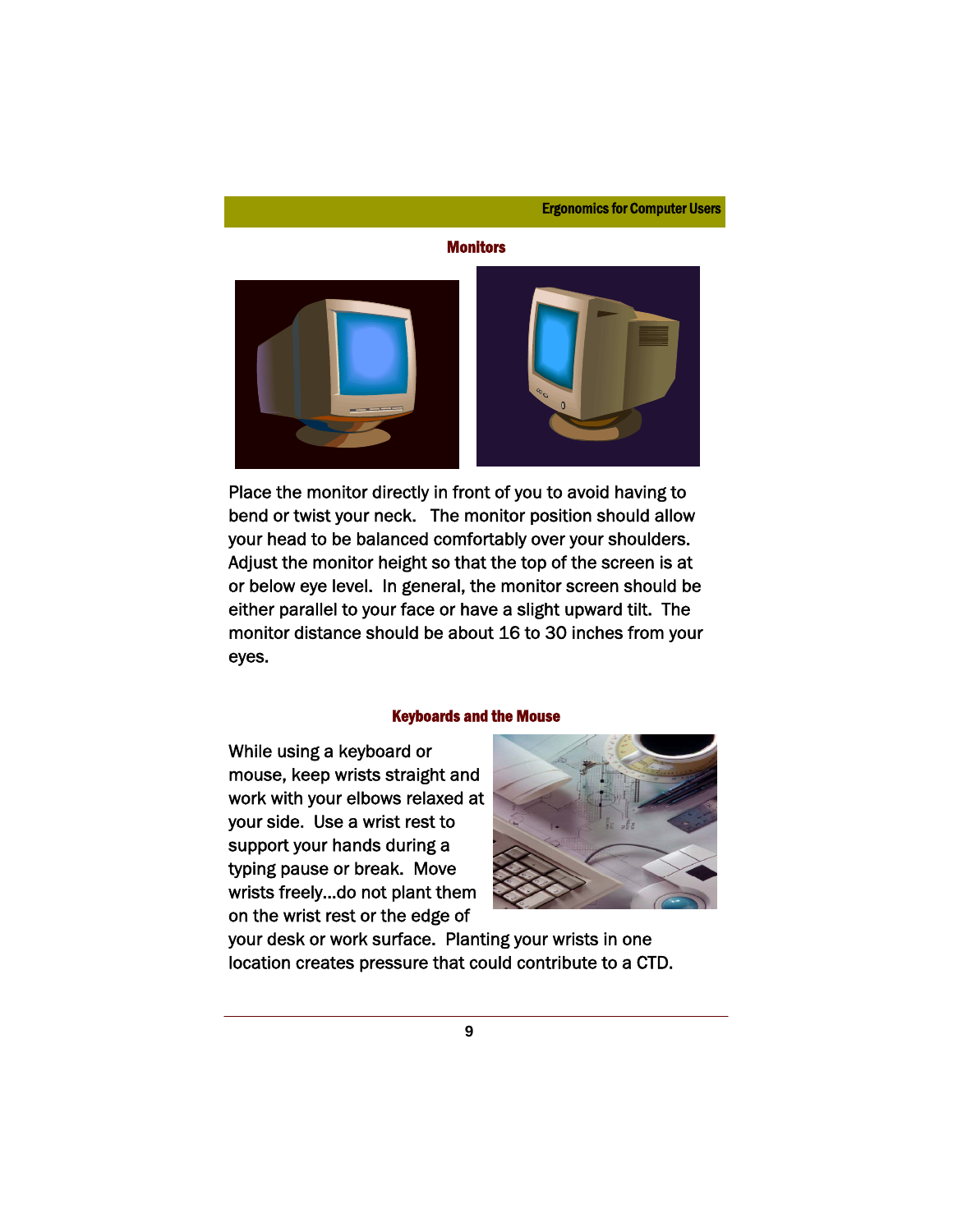#### Copy Holders

Copy holders can help prevent neck and eye strain by reducing the range of motion needed to move eyes from the copy to the computer. Copy holders can either be placed directly in front of you, just below the monitor screen, or next to the screen at the same height and distance as the screen. Copy holders are a necessity for those who spend long hours entering data from source documents.

## Lighting

Your workstation should have adequate light to view documents. Since offices with overhead fluorescent lighting don't always provide every person with good lighting, a task light may help in your work area. You can also adjust the controls on your monitor, such



as the brightness and contrast for visual comfort.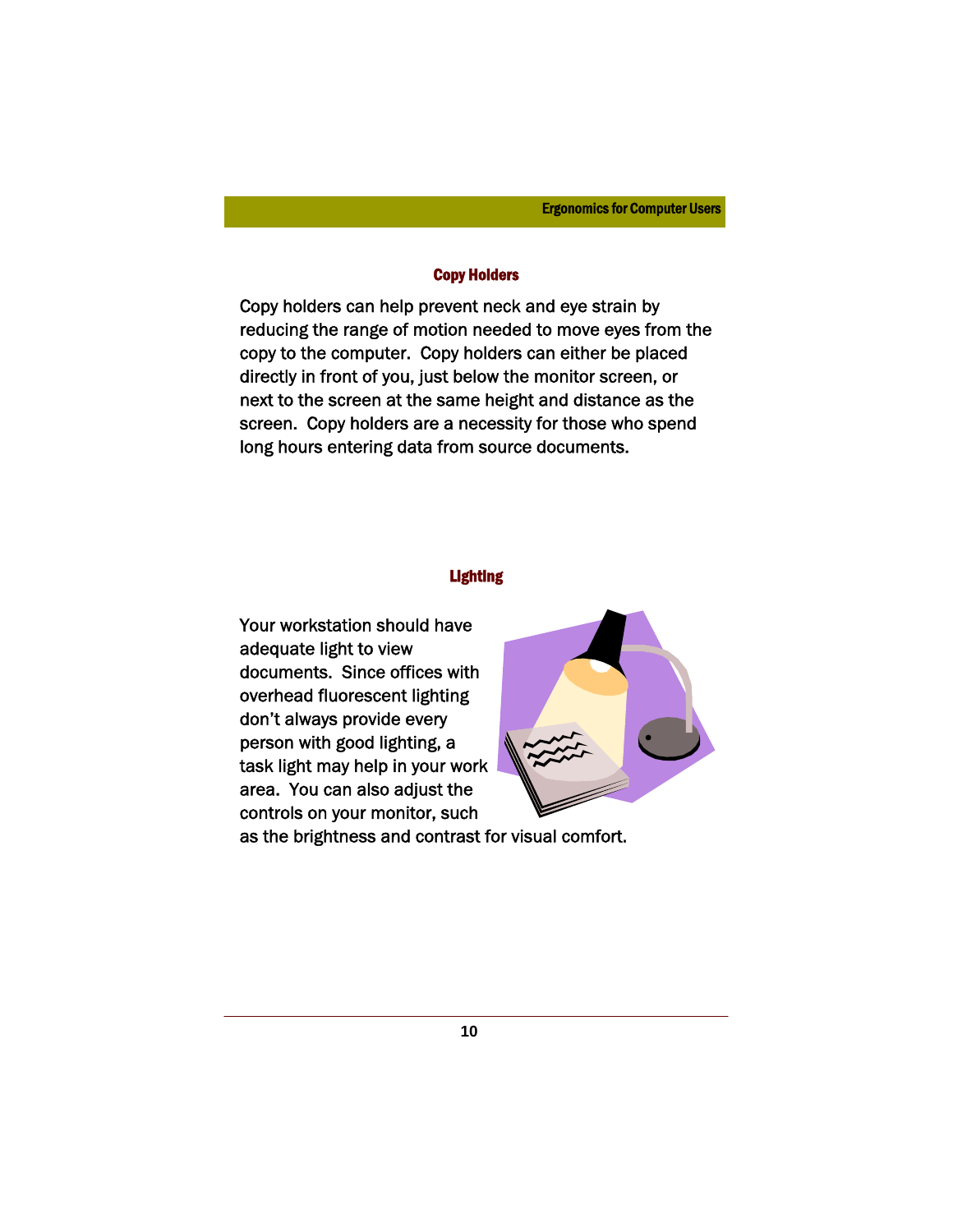## Office Stretches

It is important to stretch after sitting or working on the computer for prolonged periods of time. Periodic stretching or exercise will prevent fatigue and relax and rejuvenate your body and mind. The following are stretches that can be done at your workstation.

## Calf Pumps

While standing, hold onto something secure with your hands. Raise up onto your toes.

Benefits: Improves foot, ankle, and calf circulation and strength.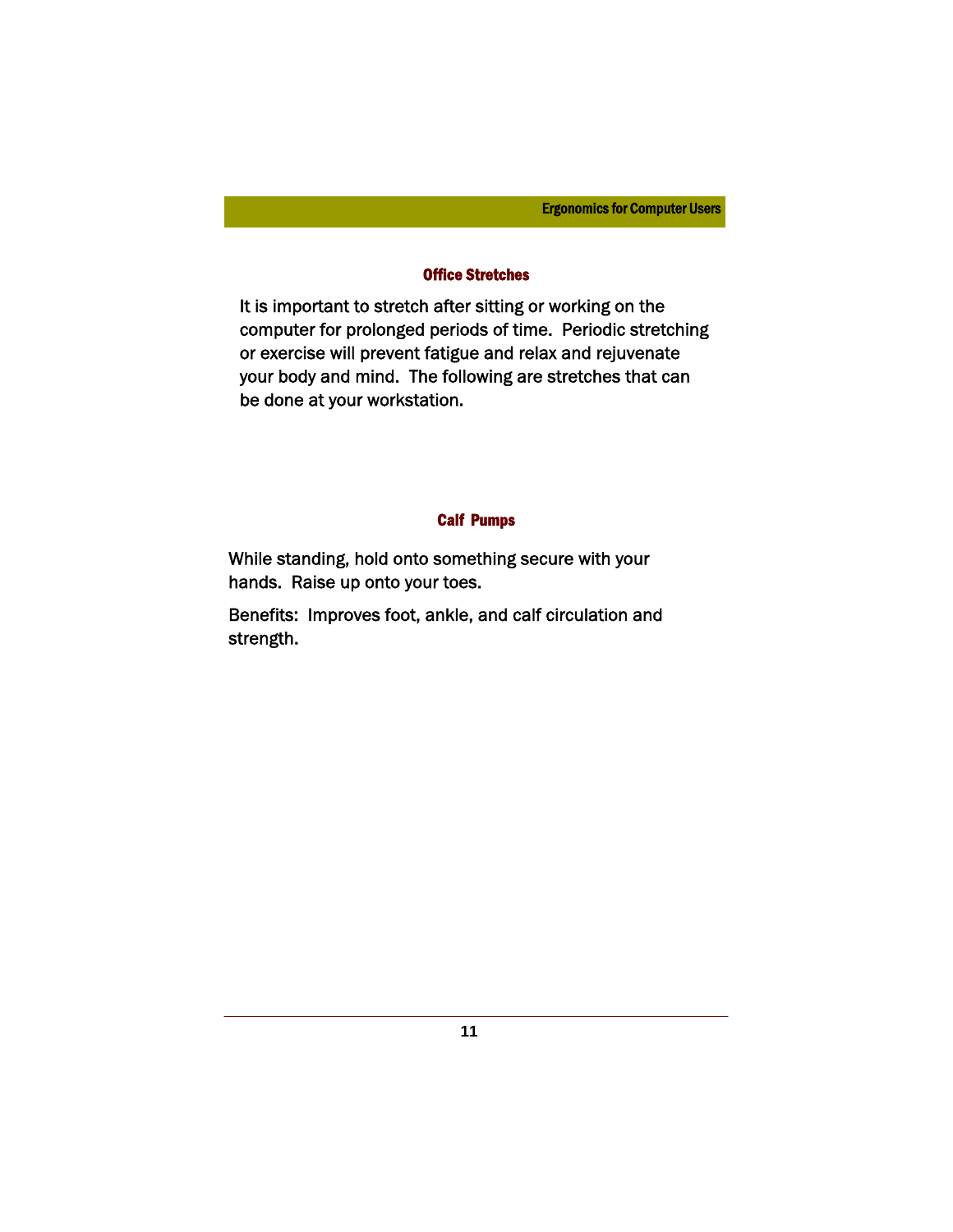## Upper Body Stretch

Standing or sitting, grasp your hands behind your head, keeping your head straight, your knees shoulder width apart, ad your feet flat on the floor. Pull your elbows back. Hold and released.

Benefits: Relaxes bent over posture from sitting or lifting.

Note: Do not do this exercise if you have shoulder problems.

## Arm and Wrist Stretch



Standing with your arms at your sides and your elbows straight, move your arms out from your body about 45 degrees. Slowly turn your arms so that the palms face outward and wrists are rotated back until you fell a stretch in the inside of your elbow.

Benefits: Elbow, forearm, and wrist stretch.

## Finger Wiggles



Sitting or standing with your arms hanging naturally at your sides, wiggle your fingers while rotating your wrists and elbows forward and then backwards.

Benefits: Increases circulation to hands and fingers.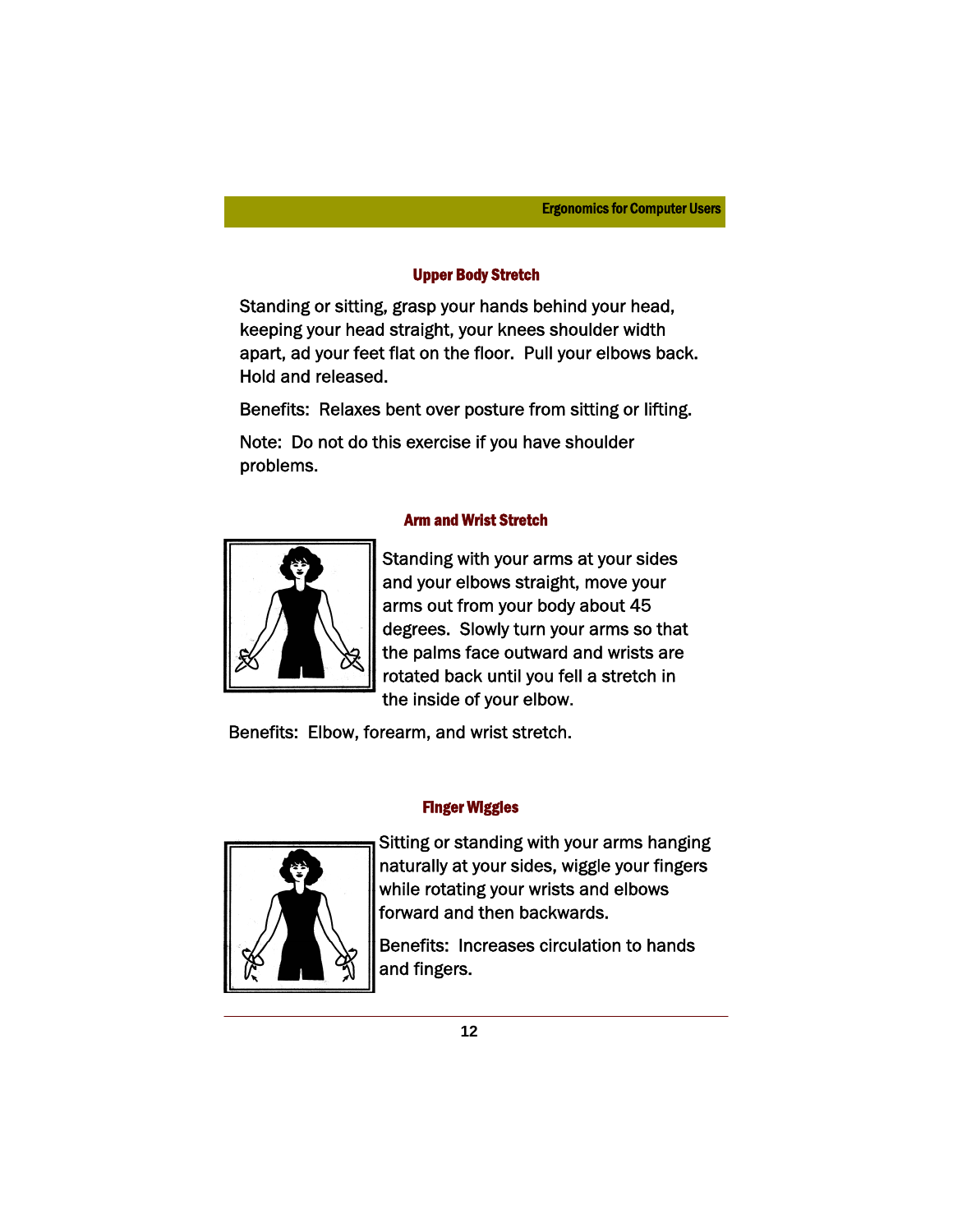## Chin to Chest

Standing or sitting, curl your neck so that your chin lowers to your chest or when you feel a stretch in your neck. Turn your chin toward your shoulder, then tilt chin back toward chest.

Benefits: Relaxes neck muscles, stretches the upper back and neck muscles.



### Side Bending

Standing or sitting with your arms relaxed at your side and with your feet about shoulder width apart,



slowly and gently lean to one side directly over your hips. Hold until you feel a stretch in your side and neck. Slowly return to the upright position.

Benefits: Stretches the back and lateral abdominal muscles and the neck muscles.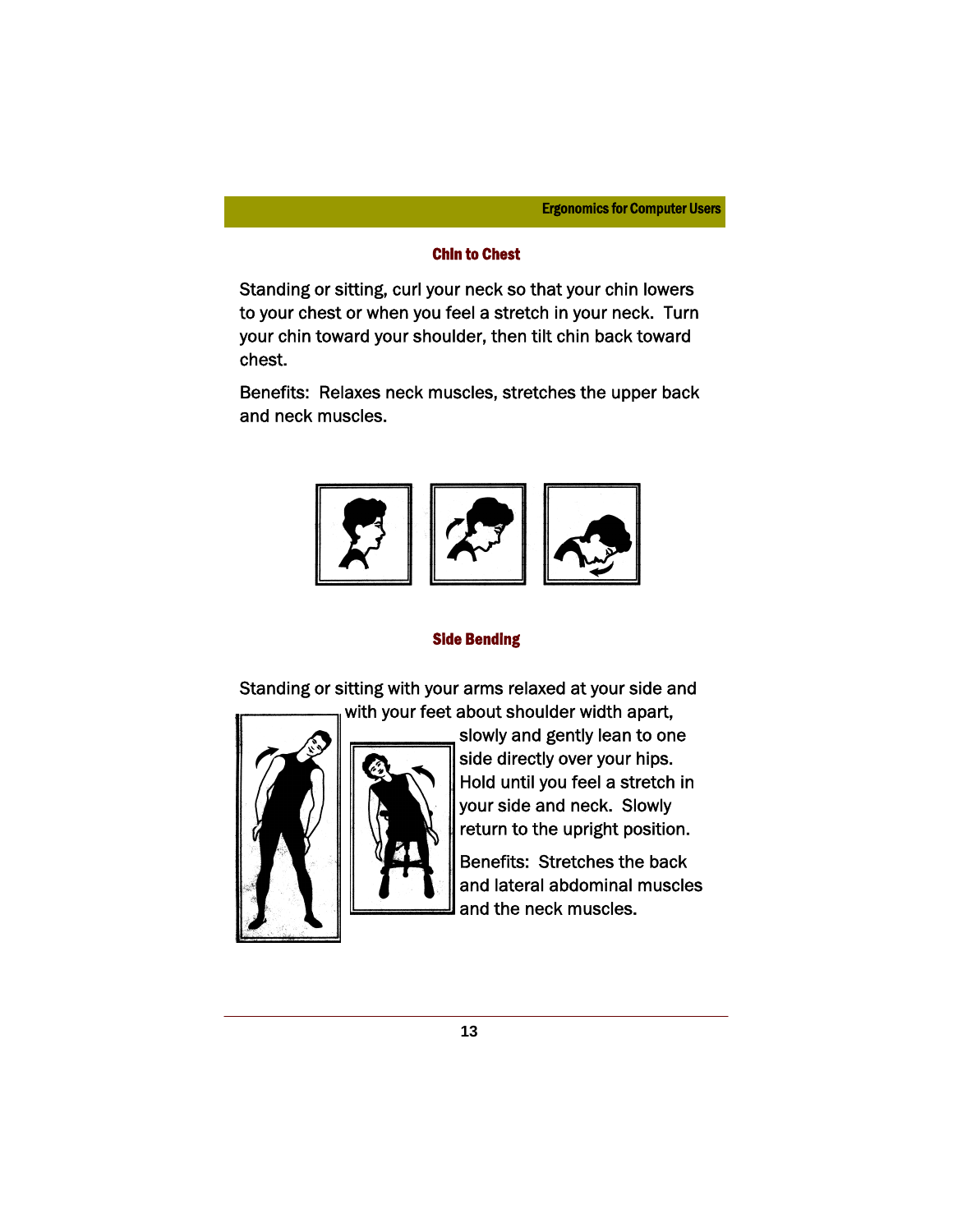## Elbow Stretches

- 1 Standing or sitting with your elbows at your sides, straighten your elbows and rotate your arms so that your elbows and palms of the hands are facing away from your body.
- 2 Standing or sitting with your elbows at your sides, straighten your elbows and bend your wrists toward you elbow and then away from elbow.
- 3 Standing or sitting with your elbows at your sides, raise your arms together at chest height in front of your body and bend both wrists so that the back of the wrists touch.

Benefits: Forearm and wrist stretch.







Shoulder Squeezes



One of the keys to preventing injury while at work is to stand or sit with your arms at your sides, move your shoulders down and back, pinching the shoulder blades together and expanding the chest.

Benefits: Stretches the chest and muscles around the shoulder blades.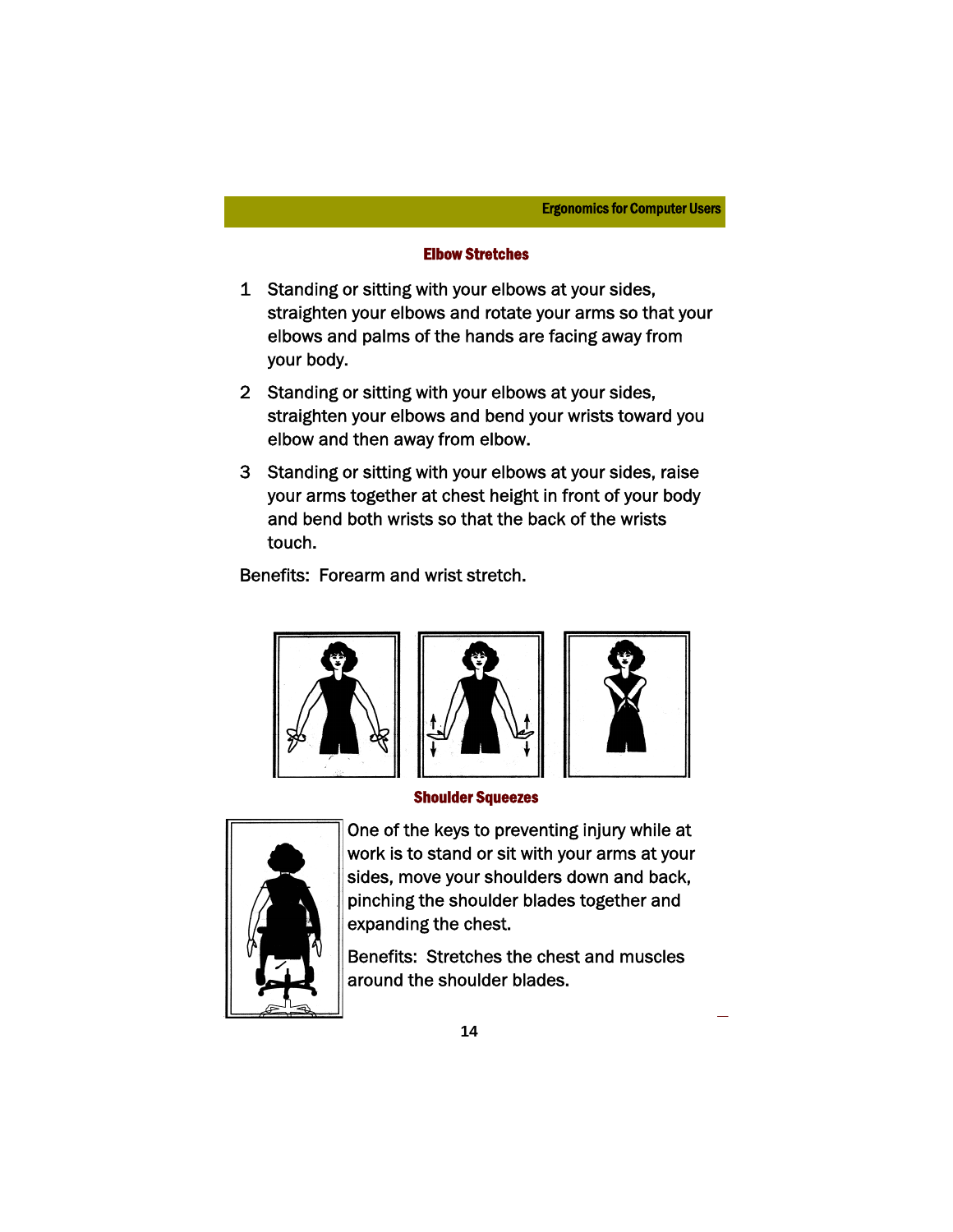## Eye Exercises



You will feel more comfortable if you can avoid long periods staring at the computer screen. Take frequent, short breaks. Practice the eye exercises below. Take a few moments to relax and close your eyes. See your doctor on a

regular basis for eye examinations. If you already wear glasses or contact lenses, ask your optometrist about computer glasses.

### Cup Your Eyes

Lean your elbows on your desk. Cup your hands and place them lightly over your closed eyes. Hold for a minute while breathing slowly in and out.

#### Roll Your Eyes

Close your eyes and slowly roll your eyeballs clockwise all the way around. Repeat 3 times. Roll them counter clockwise 3 times.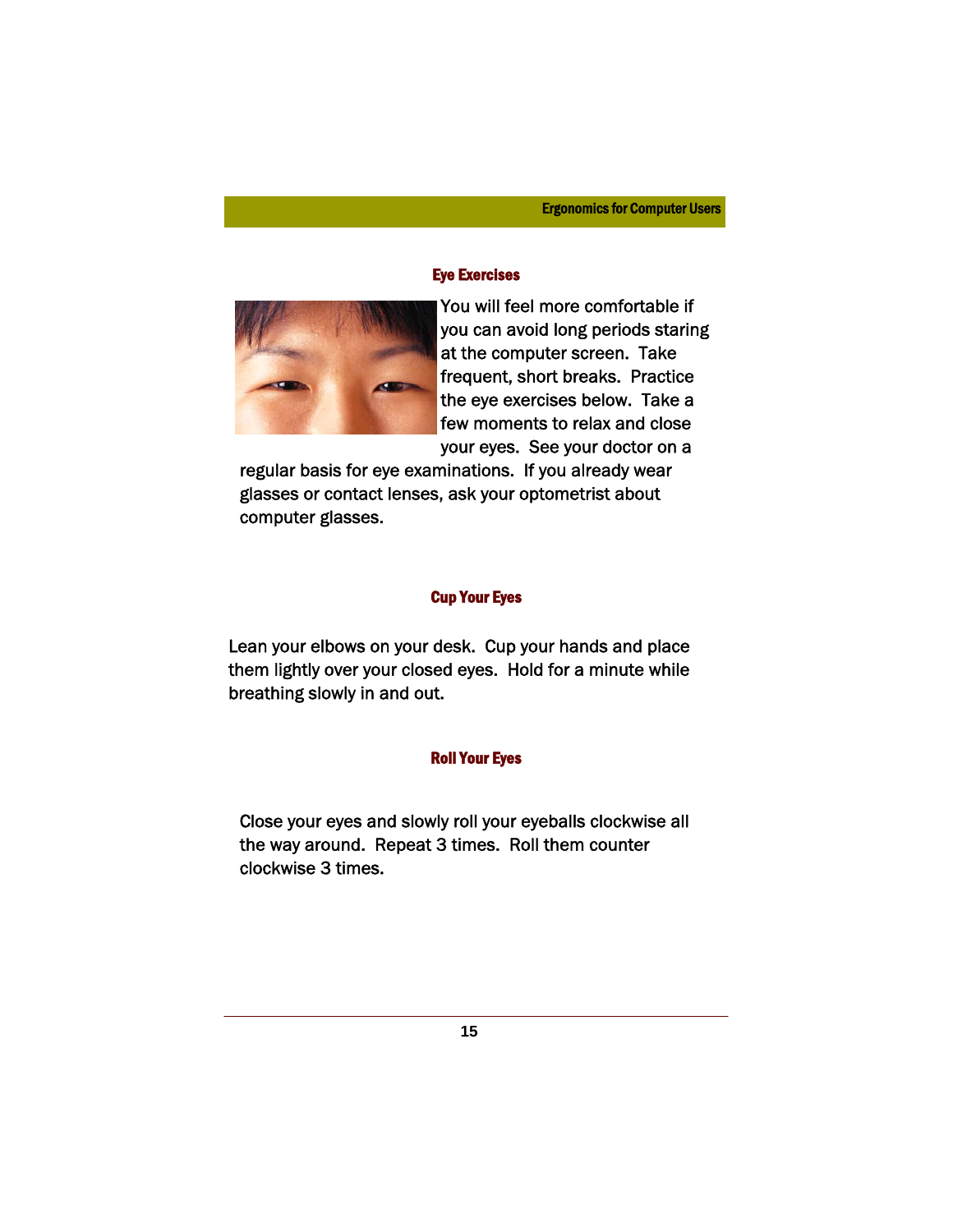## Look Away

Every 30 minutes or so, look away from the computer screen and focus on a distant object at least 20 feet or more away for 30 seconds.

## Hand Exercises

- 1 In a standing position, open your hand and spread your fingers. Gently press your hand, palm down, against the table to stretch the fingers and wrist.
- 2 Tightly clench your hand and then release, fanning out your fingers. Repeat five times.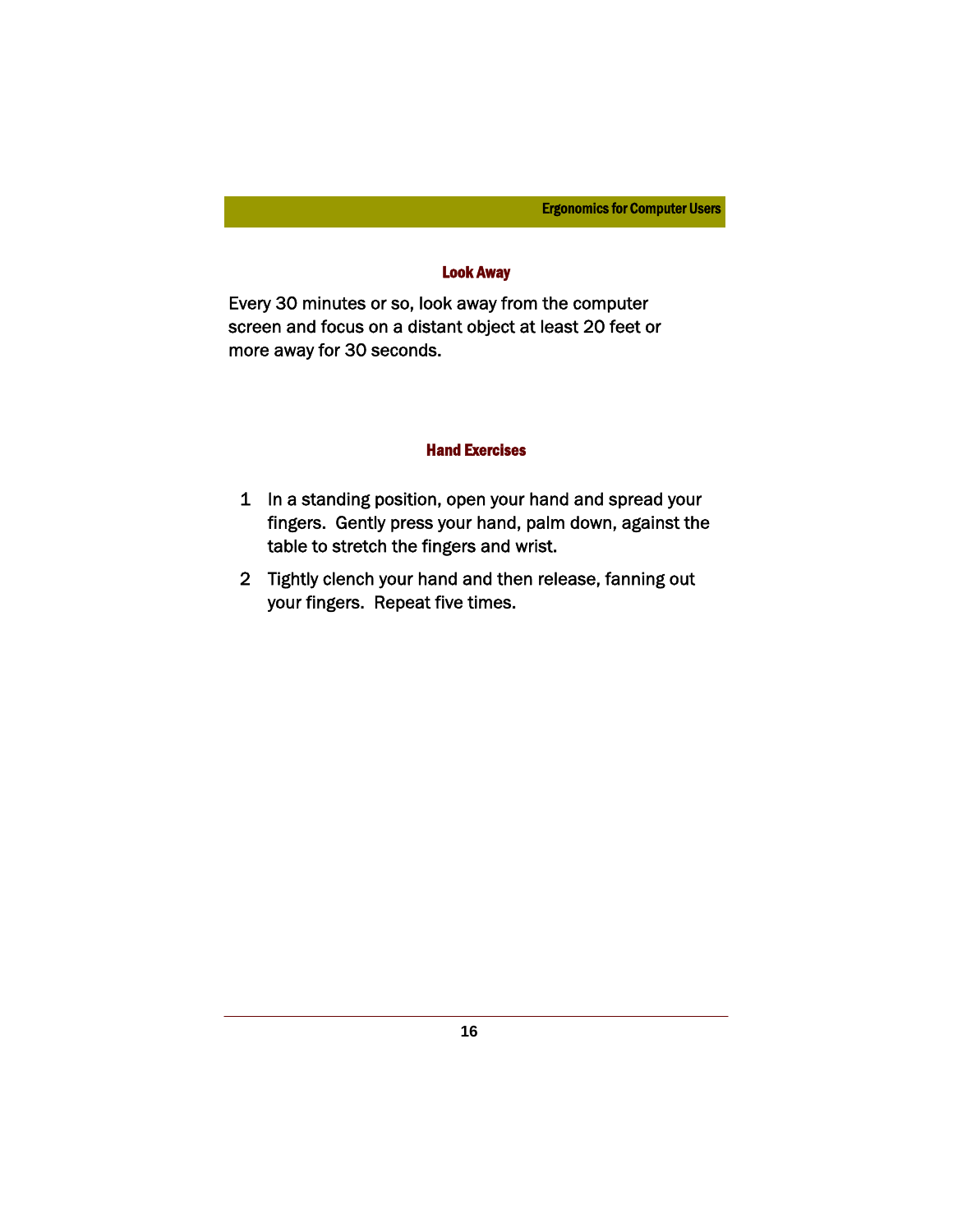# Ergonomic Problem Solver

After adjusting your workspace to fit you, your discomfort should decrease. If you still have some problem areas, try making some of the adjustments recommended below:

| <b>Problem</b><br>Area                | Change<br>Workspace<br><b>Design</b>                                                                                                                                                                                                                                                                                                                                                              | <b>Change the Way You</b><br><b>Work</b>                                                                                                                                                                                                                                                                                                                                                      | <b>Stretch Your</b><br><b>Muscles</b>                                       |
|---------------------------------------|---------------------------------------------------------------------------------------------------------------------------------------------------------------------------------------------------------------------------------------------------------------------------------------------------------------------------------------------------------------------------------------------------|-----------------------------------------------------------------------------------------------------------------------------------------------------------------------------------------------------------------------------------------------------------------------------------------------------------------------------------------------------------------------------------------------|-----------------------------------------------------------------------------|
| <b>Back and</b><br><b>Lumbar Area</b> | Readjust Chair (or<br>$\bullet$<br>use additional<br>pillow for lumbar<br>support)<br>Use a footrest to<br>support legs                                                                                                                                                                                                                                                                           | • Keep feet flat on the<br>floor or use foot rest.<br>• Keep knees and thighs<br>parallel to the floor.<br>• Change positions<br>frequently.<br>• Stand and move around<br>at least every 30<br>minutes.<br>• Walk or stretch during<br>your breaks.<br>• Stand for tasks that<br>don't require you to sit<br>(using the phone).<br>• Sit up straight, don't<br>round shoulders or<br>slouch. | Side bending<br>Shoulder<br>squeezes                                        |
| Neck and<br><b>Shoulders</b>          | • Maintain a neutral<br>posture, adjust<br>chair if needed.<br>• Adjust monitor to at<br>or below eye level.<br>• Place documents<br>in a document<br>holder next to or<br>just below screen.<br>• Adjust keyboard<br>height to keep<br>elbow bent at<br>about a 90 degree<br>angle.<br>• Keep mouse close<br>to keyboard.<br>• Keep frequently<br>used tools nearby<br>to avoid long<br>reaches. | • Hold head above<br>shoulders and look<br>straight ahead.<br>• Keep elbows at your<br>sides and bent at a 90<br>degree angle.<br>• Use speakerphone or a<br>headset for long or<br>frequent phone use.<br>M                                                                                                                                                                                  | • Shoulder<br>rolls<br>• Chin to chest<br>Shoulder<br>$\bullet$<br>squeezes |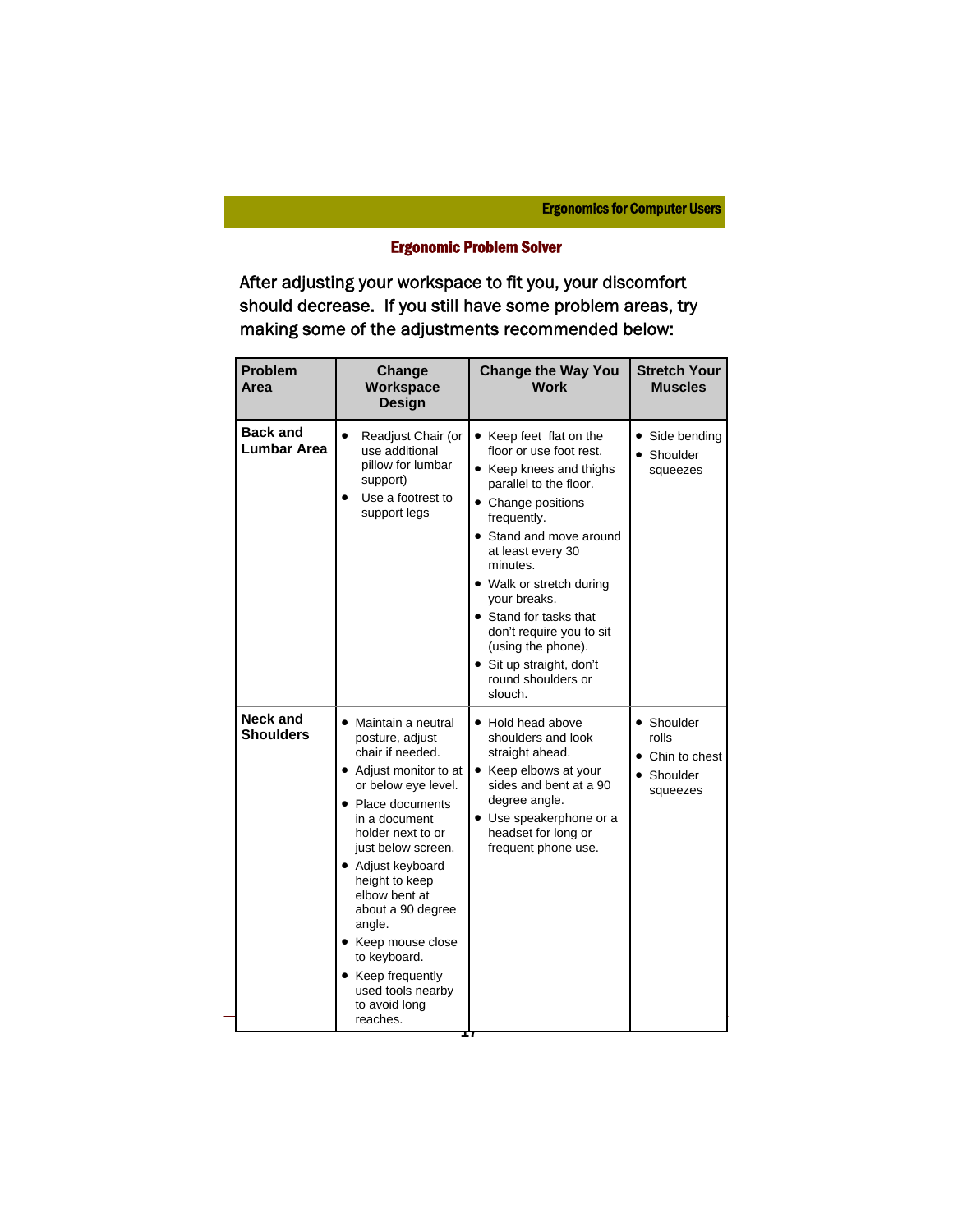| Problem<br>Area    | <b>Change Work-</b><br>space Design                                                                                                                                                                                                                                                                                                                                                                                  | <b>Change the Way You</b><br><b>Work</b>                                                                                                                                                                             | <b>Stretch Your</b><br><b>Muscles</b>                                                                        |
|--------------------|----------------------------------------------------------------------------------------------------------------------------------------------------------------------------------------------------------------------------------------------------------------------------------------------------------------------------------------------------------------------------------------------------------------------|----------------------------------------------------------------------------------------------------------------------------------------------------------------------------------------------------------------------|--------------------------------------------------------------------------------------------------------------|
| Arms and<br>Wrists | $\bullet$<br>Adjust keyboard<br>to keep wrists<br>straight.<br>Adjust the height<br>of the work sur-<br>face or keyboard<br>to keep the el-<br>bows bent at a 90<br>degree angle.<br>Use a wrist sup-<br>port if needed.<br>Place frequently<br>used items closer<br>to you to avoid<br>reaching.<br>Raise chair to<br>keep elbows at a<br>90 degree angle<br>while at keyboard.<br>Keep mouse<br>close to keyboard. | Take frequent breaks.<br>• Do not rest wrists on a<br>hard surface or against<br>sharp edges.<br>• Alternate your keyboard-<br>ing work with other<br>tasks.                                                         | $\bullet$ Arm and<br><b>Wrist Stretch</b><br>• Finger Wig-<br>gles                                           |
| <b>Eyes</b>        | • Reduce screen<br>glare or flicker.<br>• Adjust room light-<br>ing or use task<br>lighting.<br>• Clean computer<br>screen.<br>• Use window<br>shades.<br>• Place computer<br>station perpendicu-<br>lar to window to<br>reduce glare and<br>reflections.                                                                                                                                                            | • Periodically look away<br>from monitor and focus<br>on distant objects.<br>• Adjust monitor height<br>and distance to increase<br>comfort.<br>• See an optometrist if<br>you notice any changes<br>in your vision. | • Cup 'em,<br>Roll 'em, and<br>Look Away.<br>• Blink Fre-<br>quently.<br>• Focus on<br>distant ob-<br>jects. |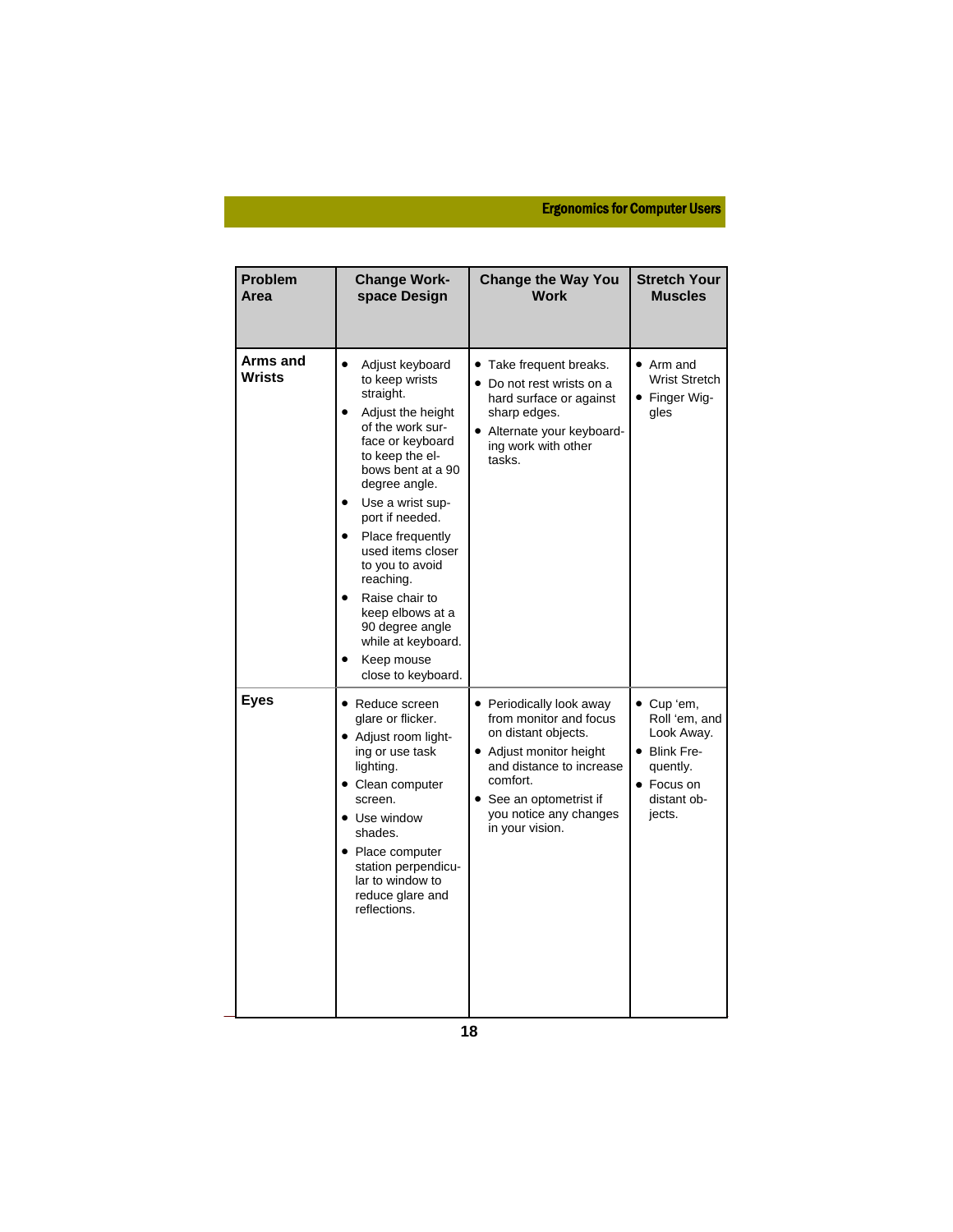## Computer Workstation Inspection Checklist

The purpose of this checklist is to provide you with information for setting up your computer workstation to reduce awkward postures, promote comfort, reduce the risk of injury and improve satisfaction with your work and work space. Mark a  $\checkmark$  in the designated column to remember which items you have already looked at. Keep in mind that changes may feel uncomfortable or awkward at first. It may take a week or two before they feel natural.

| <b>What to</b><br><b>Check</b> | <b>Adjustment Guidelines</b>                                                                                                                                                                                                                        | ✓ | <b>Comments</b>                                                                                                                                                                                                                                                            |
|--------------------------------|-----------------------------------------------------------------------------------------------------------------------------------------------------------------------------------------------------------------------------------------------------|---|----------------------------------------------------------------------------------------------------------------------------------------------------------------------------------------------------------------------------------------------------------------------------|
| <b>CHAIR</b><br>Seat height    | • Adjust seat height so<br>that feet are flat on the<br>ground or on a foot<br>rest. Your thighs<br>should be parallel to<br>the floor.                                                                                                             |   | Foot supports can be used<br>if the chair height cannot be<br>lowered due to limitations<br>of the chair or positioning of<br>the keyboard. Temporary<br>foot rests can be old phone<br>books or boxes.                                                                    |
| <b>Back rest</b><br>height     | • The back rest should<br>be adjusted to provide<br>lumbar support. If the<br>back support can be<br>raised, place the<br>curved portion in<br>alignment with the<br>curve in your lower<br>back (lumbar area).                                     |   | If your chair does not<br>provide good lower back<br>support, try using a lumbar<br>cushion or locating another<br>chair. Inexpensive ideas<br>for making a lumbar<br>cushion include: a rolled<br>up towel, a small pillow or<br>rolled up bubble wrap from<br>packaging. |
| <b>Back rest</b><br>angle      | • If the backrest can be<br>adjusted forward and<br>backward, position the<br>backrest so that you<br>have good support<br>when performing<br>keyboard work. The<br>angle created by your<br>body and thighs should<br>be 90 degrees or<br>greater. |   | You should be able to relax<br>your lower back against the<br>back rest when seated<br>firmly back in the chair.                                                                                                                                                           |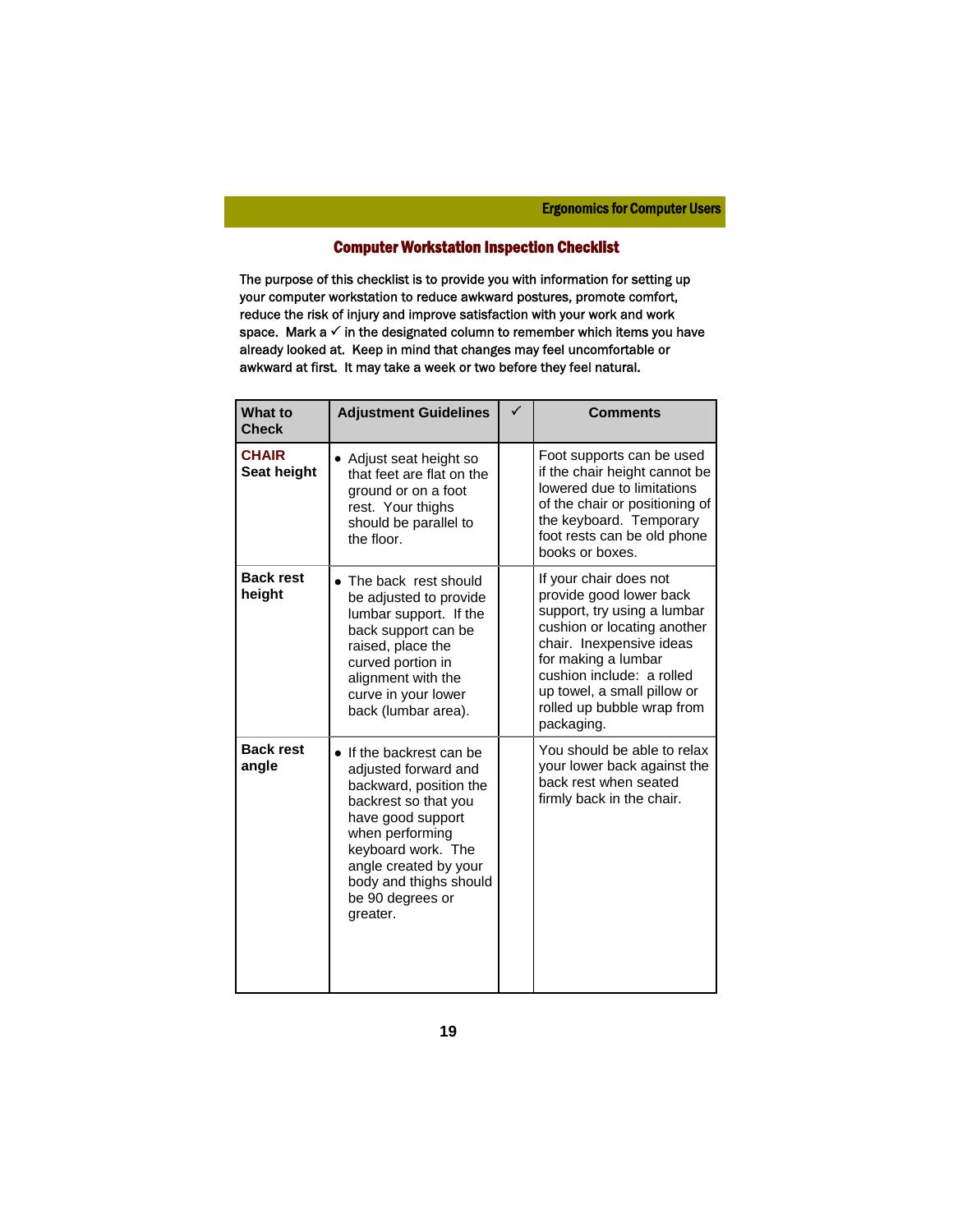| <b>What to</b><br><b>Check</b>        | <b>Adjustment Guidelines</b>                                                                                                                                                                                                                                                                                                                                                                                                                            | <b>Comments</b>                                                                                                                                                                                                                                                                                                  |
|---------------------------------------|---------------------------------------------------------------------------------------------------------------------------------------------------------------------------------------------------------------------------------------------------------------------------------------------------------------------------------------------------------------------------------------------------------------------------------------------------------|------------------------------------------------------------------------------------------------------------------------------------------------------------------------------------------------------------------------------------------------------------------------------------------------------------------|
| Leg Com-<br>fort                      | • Check to see if you<br>have space between<br>the back of your knees<br>and the front edge of<br>your chair when seated<br>normally. The front<br>edge of the chair<br>should not interfere<br>with your lower leg<br>position.                                                                                                                                                                                                                        | If the front edge of the seat<br>touches the back of your<br>leg or knees, try lowering<br>your chair slightly or raising<br>your feet with a footrest.<br>Using a lumbar cushion will<br>also help you sit further<br>forward in your chair.                                                                    |
| Other ad-<br>justments                | • If your chair has other<br>adjustments (seat tilt,<br>arm rests, etc.), experi-<br>ment to find the most<br>comfortable settings.                                                                                                                                                                                                                                                                                                                     |                                                                                                                                                                                                                                                                                                                  |
| <b>Posture</b>                        | • Change your posture<br>frequently during the<br>day. Minor chair ad-<br>justments can relieve<br>some muscle stress<br>and stiffness.                                                                                                                                                                                                                                                                                                                 |                                                                                                                                                                                                                                                                                                                  |
| <b>KEYBOARD</b><br>Keyboard<br>height | • The keyboard height<br>should be adjusted at<br>about seated elbow<br>height. Your wrists<br>should be straight<br>(neutral position).<br>• Work with your body<br>close to your keyboard<br>to avoid loading your<br>shoulders caused by<br>extending arms to<br>reach the keyboard.<br>Try to keep elbows<br>close tot he body and<br>in vertical alignment<br>with your shoulders<br>(avoid "chicken wings"<br>postures). Relax your<br>shoulders. | If you have an adjustable<br>height/angle keyboard sup-<br>port, learn how to use the<br>adjustment leaves beneath<br>the tray. If your keyboard I<br>so a table that cannot be<br>adjusted, you may need to<br>raise your chair and use a<br>footrest in order to work<br>with the keyboard at elbow<br>height. |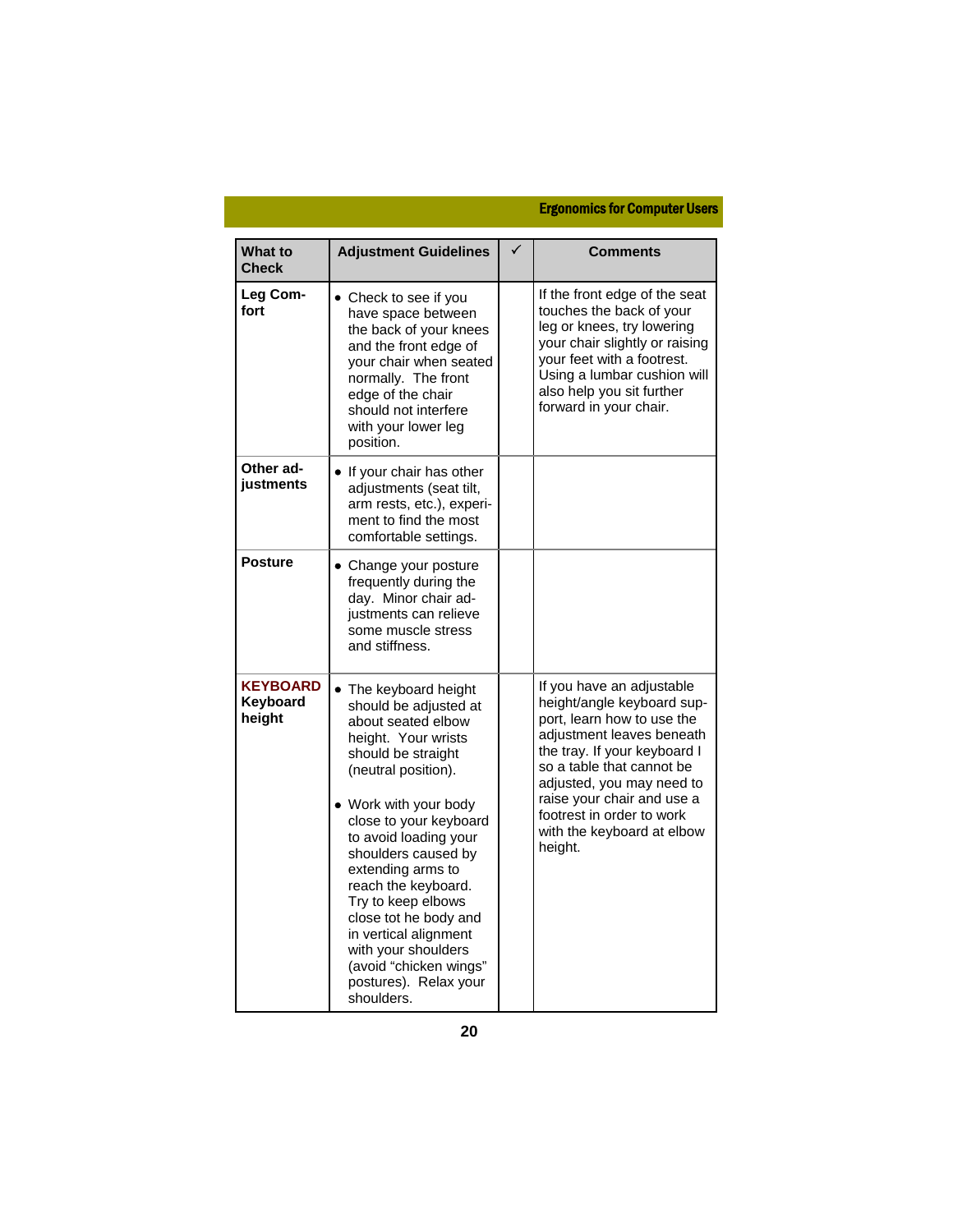| What to<br><b>Check</b>         | <b>Adjustment Guidelines</b>                                                                                                                                                                                                                   | ✓ | <b>Comments</b>                                                                                                                                                                                                                                                                                                                                                                                                                            |
|---------------------------------|------------------------------------------------------------------------------------------------------------------------------------------------------------------------------------------------------------------------------------------------|---|--------------------------------------------------------------------------------------------------------------------------------------------------------------------------------------------------------------------------------------------------------------------------------------------------------------------------------------------------------------------------------------------------------------------------------------------|
| Keyboard<br>Angle               | • Adjust the keyboard<br>angle to promote<br>straight wrists. For<br>some people, this<br>means a flat or slightly<br>negatively tilted key-<br>board.                                                                                         |   | Avoid using the "legs" on<br>the keyboard if they cause<br>your wrists to bend up<br>while typing.                                                                                                                                                                                                                                                                                                                                         |
| Arm rests<br>and key-<br>boards | . If you rest your elbows<br>on the chair arm rests.<br>make sure that the arm<br>position has a positive<br>influence on your pos-<br>ture. If possible, adjust<br>the arm rest height to<br>promote relaxed elbow<br>and shoulder positions. |   | Chairs with arms may actu-<br>ally promote bad postures<br>by preventing you from<br>moving close to the key-<br>board (because they hit the<br>keyboard support desk) or<br>the arms may be too wide/<br>low/high, causing you to<br>maintain a bad posture<br>reach the arm rests. In<br>some cases, it may be bet-<br>ter to remove the chair<br>arms or make modifications<br>like adding foam cushions<br>to increase the arm height. |
| <b>MOUSE</b>                    | • Position your mouse<br>as close as possible to<br>your keyboard to pre-<br>vent excessive<br>reaches.<br>• Try alternating use of<br>the mouse with your<br>other hand.<br>• Place the mouse on<br>the same level as your<br>keyboard.       |   | Learn to use shortcut keys<br>to reduce your mouse us-<br>age. Avoid clenching your<br>mouse tightly.<br>There are many ways to<br>increase the amount of<br>space in your work area to<br>allow more room for your<br>mouse. Contact the OSH<br>section for some ideas.                                                                                                                                                                   |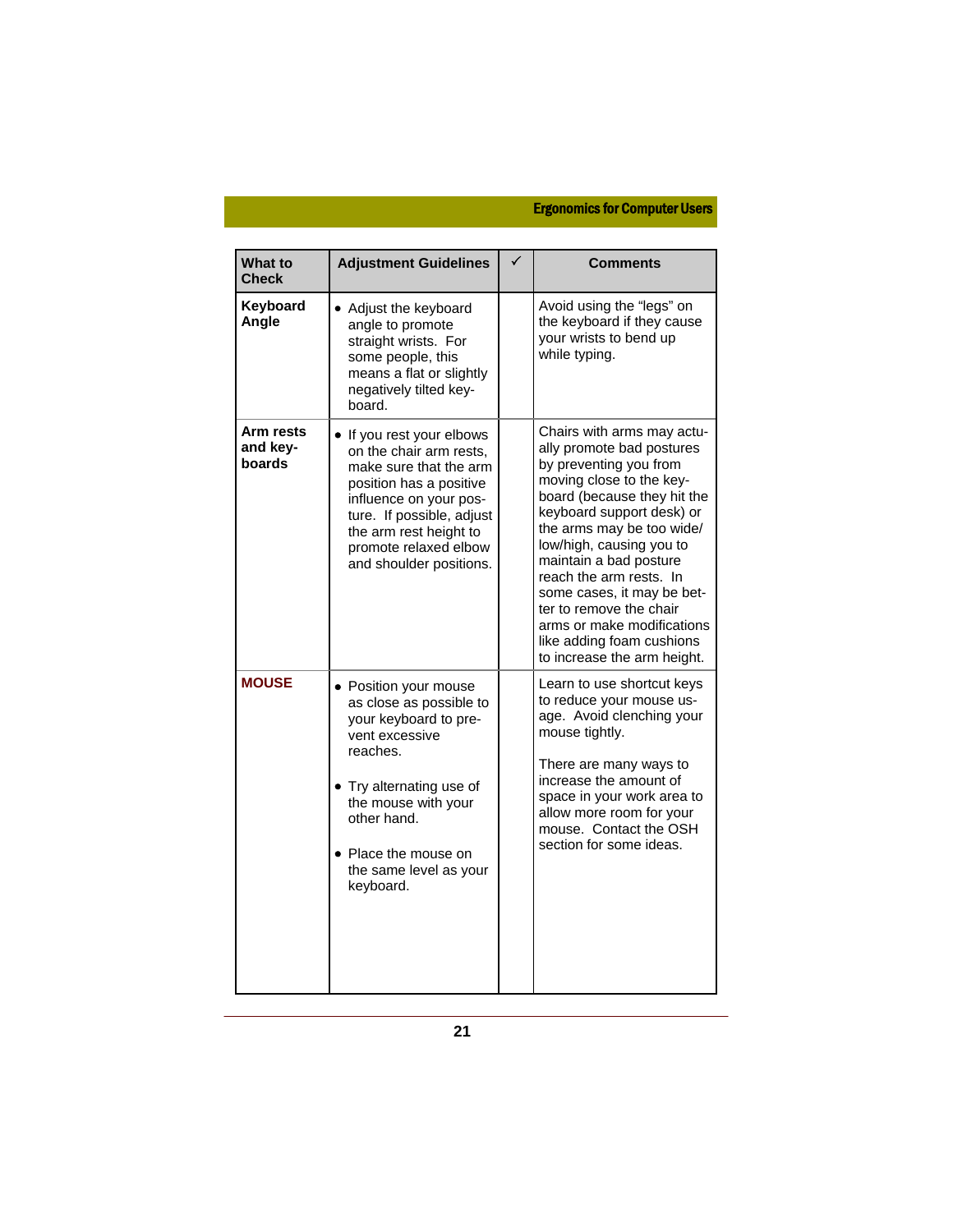| <b>What to</b><br><b>Check</b>             | <b>Adjustment Guidelines</b>                                                                                                                                                                                                                                                                                                                                                       | <b>Comments</b>                                                                                                                                                                                                                                    |
|--------------------------------------------|------------------------------------------------------------------------------------------------------------------------------------------------------------------------------------------------------------------------------------------------------------------------------------------------------------------------------------------------------------------------------------|----------------------------------------------------------------------------------------------------------------------------------------------------------------------------------------------------------------------------------------------------|
| <b>MONITOR</b><br><b>Monitor</b><br>height | • The top of your monitor<br>should be at or below<br>eye level when you are<br>seated to prevent bent<br>neck or shoulder pos-<br>tures. If you wear bi-<br>focals, the monitor may<br>be placed even lower.<br>• Adjusting the monitor<br>height may require the<br>CPU (central process-<br>ing unit) and placing it<br>to the side of the moni-<br>tor or beneath the<br>desk. | Have someone help you<br>determine if the monitor is<br>correctly placed. It is some-<br>times difficult to assess this<br>yourself. Inexpensive<br>ideas for adjusting your<br>monitor height include:<br>using phone books or<br>reams of paper. |
| <b>Monitor</b><br><b>Distance</b>          | • The distance from your<br>eyes to the monitor is<br>usually between 16<br>and 30 inches. The<br>exact distance will de-<br>pend on what is a com-<br>fortable viewing dis-<br>tance for you.                                                                                                                                                                                     | If your monitor height is<br>outside of this range check<br>to see if there are other<br>factors that are influencing<br>the monitor location.                                                                                                     |
| <b>COPY</b><br><b>HOLDERS</b>              | • Documents that you<br>are typing from should<br>be placed in a copy<br>holder.                                                                                                                                                                                                                                                                                                   | Place the document holder<br>at the same distance from<br>your eyes as the monitor<br>and as close to the monitor<br>as possible. The document<br>holder can be slightly below<br>the screen or to the side of<br>the screen.                      |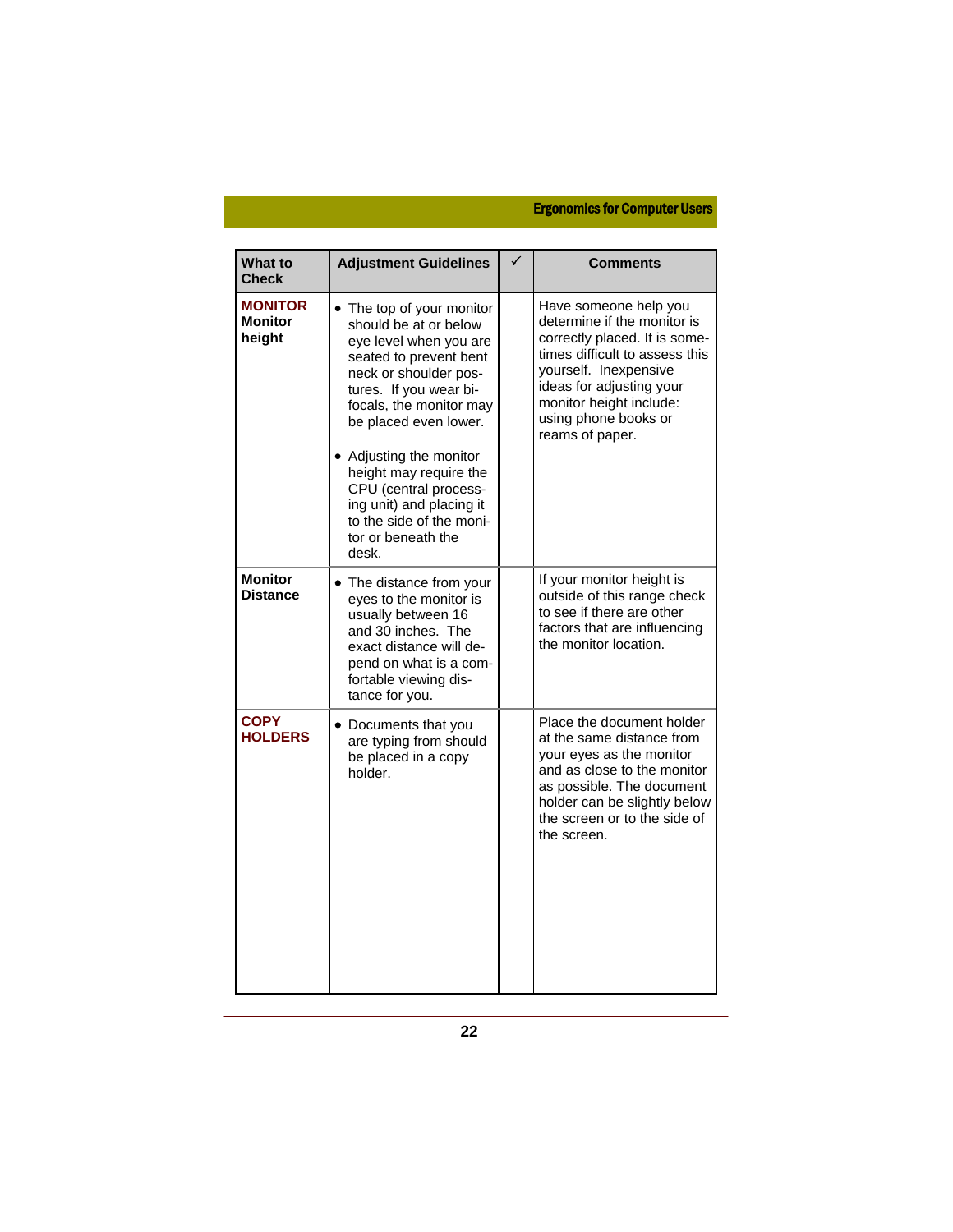| <b>What to</b><br><b>Check</b>                                                                 | <b>Adjustment Guidelines</b>                                                                                                                                                                                                                                                                                                                                                                                                                                                                       | Comments                                                                                                                                                                                                                                                            |
|------------------------------------------------------------------------------------------------|----------------------------------------------------------------------------------------------------------------------------------------------------------------------------------------------------------------------------------------------------------------------------------------------------------------------------------------------------------------------------------------------------------------------------------------------------------------------------------------------------|---------------------------------------------------------------------------------------------------------------------------------------------------------------------------------------------------------------------------------------------------------------------|
| <b>WRIST</b><br><b>RESTS and</b><br><b>MOUSE</b><br><b>PADS</b>                                | • Use a wrist rest to help<br>support good wrist<br>postures and to pre-<br>vent resting your wrists<br>on a hard surface. Be<br>careful not plant your<br>wrists on the wrist<br>rests while typing.<br>• Mouse pads should be                                                                                                                                                                                                                                                                    | Wrist rests should be<br>slightly curved, made of a<br>cushioned material and<br>made with a covering which<br>minimizes friction. DO<br>NOT rest your wrist on a<br>hard surface.                                                                                  |
|                                                                                                | used to provide a<br>cushion if you rest your<br>wrist rests on the desk<br>surface when mousing.                                                                                                                                                                                                                                                                                                                                                                                                  |                                                                                                                                                                                                                                                                     |
| <b>LIGHTING</b><br><b>Screen</b><br><b>Orientation</b><br>Glare<br>screens<br>Task<br>lighting | • Task lighting that high-<br>lights your document,<br>not your screen, can<br>improve visual comfort.<br>• If you have glare or<br>reflection on your<br>screen, try to orient<br>your monitor so that it<br>is perpendicular to the<br>light source and/or try<br>using a glare screen.<br>If the glare is caused<br>by over head lighting,<br>adjust the tilt of your<br>screen so that it is neu-<br>tral or slightly tilted<br>downward.<br>$\bullet$ Close blinds and<br>shades to eliminate | Try adjusting the contrast<br>and brightness levels on<br>your monitor to find the<br>setting that gives you the<br>least visual comfort.<br>Clean your monitor screen<br>frequently with appropriate<br>cleaners to improve char-<br>acter resolution and clarity. |
|                                                                                                | outdoor light reflections<br>and reduce back-<br>ground lighting.                                                                                                                                                                                                                                                                                                                                                                                                                                  |                                                                                                                                                                                                                                                                     |
| <b>CLEAR-</b><br><b>ANCES</b>                                                                  | • Make sure that there is<br>adequate clearance<br>under your desk for<br>your feet, knees, and<br>the chair legs.                                                                                                                                                                                                                                                                                                                                                                                 |                                                                                                                                                                                                                                                                     |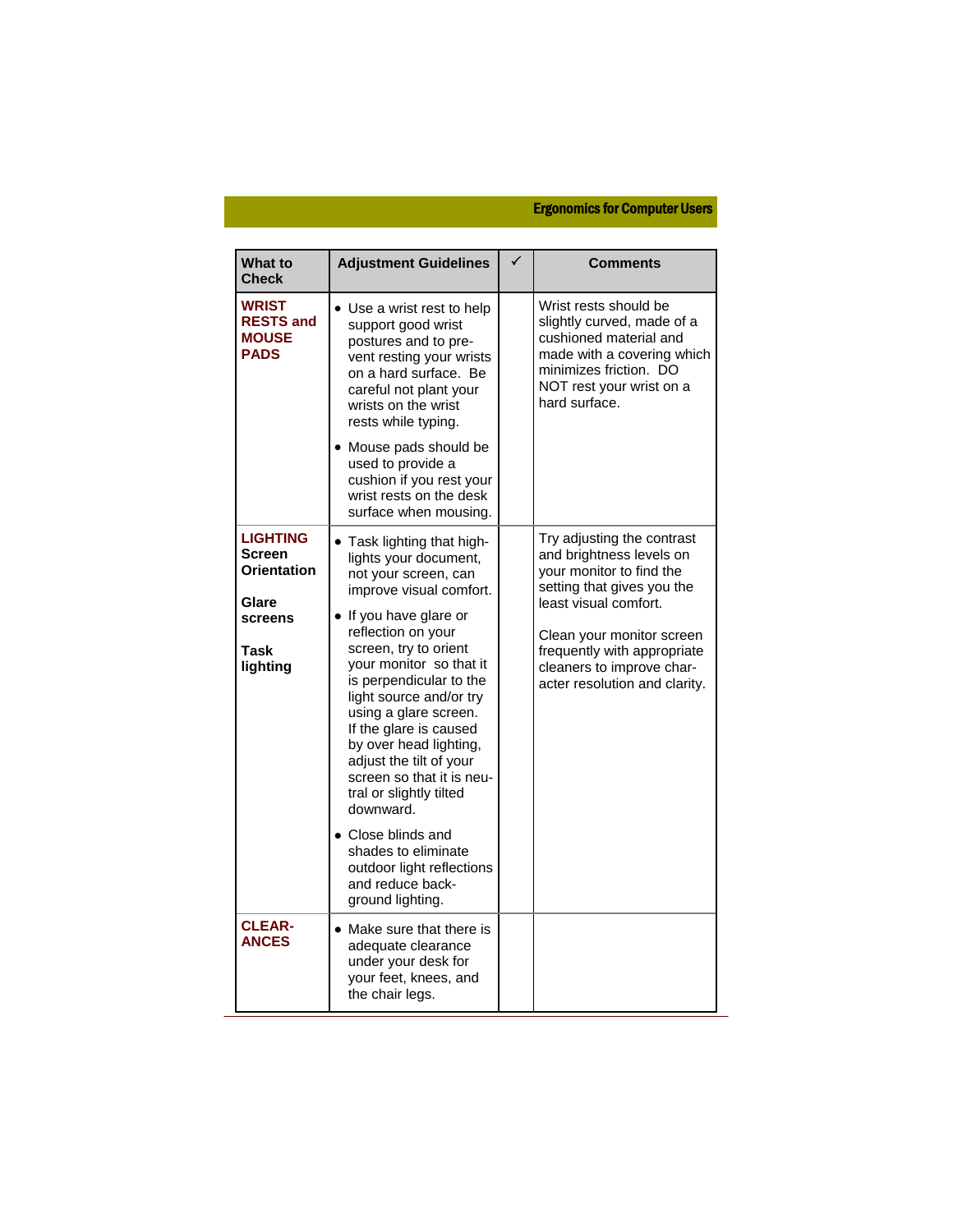| What to<br><b>Check</b>                                        | <b>Adjustment Guidelines</b>                                                                                                                                              | <b>Comments</b>                                                                                                                                                    |
|----------------------------------------------------------------|---------------------------------------------------------------------------------------------------------------------------------------------------------------------------|--------------------------------------------------------------------------------------------------------------------------------------------------------------------|
| <b>BREAKS</b>                                                  | • It is very important to<br>take frequent, alterna-<br>tive work breaks after<br>working at your com-<br>puter continuously for<br>more than an hour at a<br>time.       | Take breaks before you<br>start to fell tired. Work<br>breaks will help prevent<br>fatigue and reduce visual<br>and muscular stress.                               |
| <b>EXERCISE</b><br><b>AND</b><br><b>STRETCH-</b><br><b>ING</b> | • Perform periodic exer-<br>cises to relieve stress<br>when working at a<br>computer or sitting for<br>a prolonged period of<br>time.                                     | See the stretches section in<br>this handbook for ideas.                                                                                                           |
| <b>WORK</b><br><b>AREA</b><br><b>ORGANIZA-</b><br><b>TION</b>  | • Place most commonly<br>used items, such as<br>adding machines,<br>pens, staplers and<br>resource documents<br>within an easy comfort-<br>able reach.                    | Always turn your body<br>completely to face the ma-<br>terial you are reaching for<br>instead of twisting your<br>torso or using extended<br>reaches to get items. |
| <b>TELE-</b><br><b>PHONES</b>                                  | • Place your telephone<br>on the desktop close to<br>where you work most<br>frequently.<br>• Use a headset or<br>speakerphone if ex-<br>tended phone time is<br>required. | NEVER hold the phone<br>pinched between your neck<br>and shoulder.                                                                                                 |

NOTES